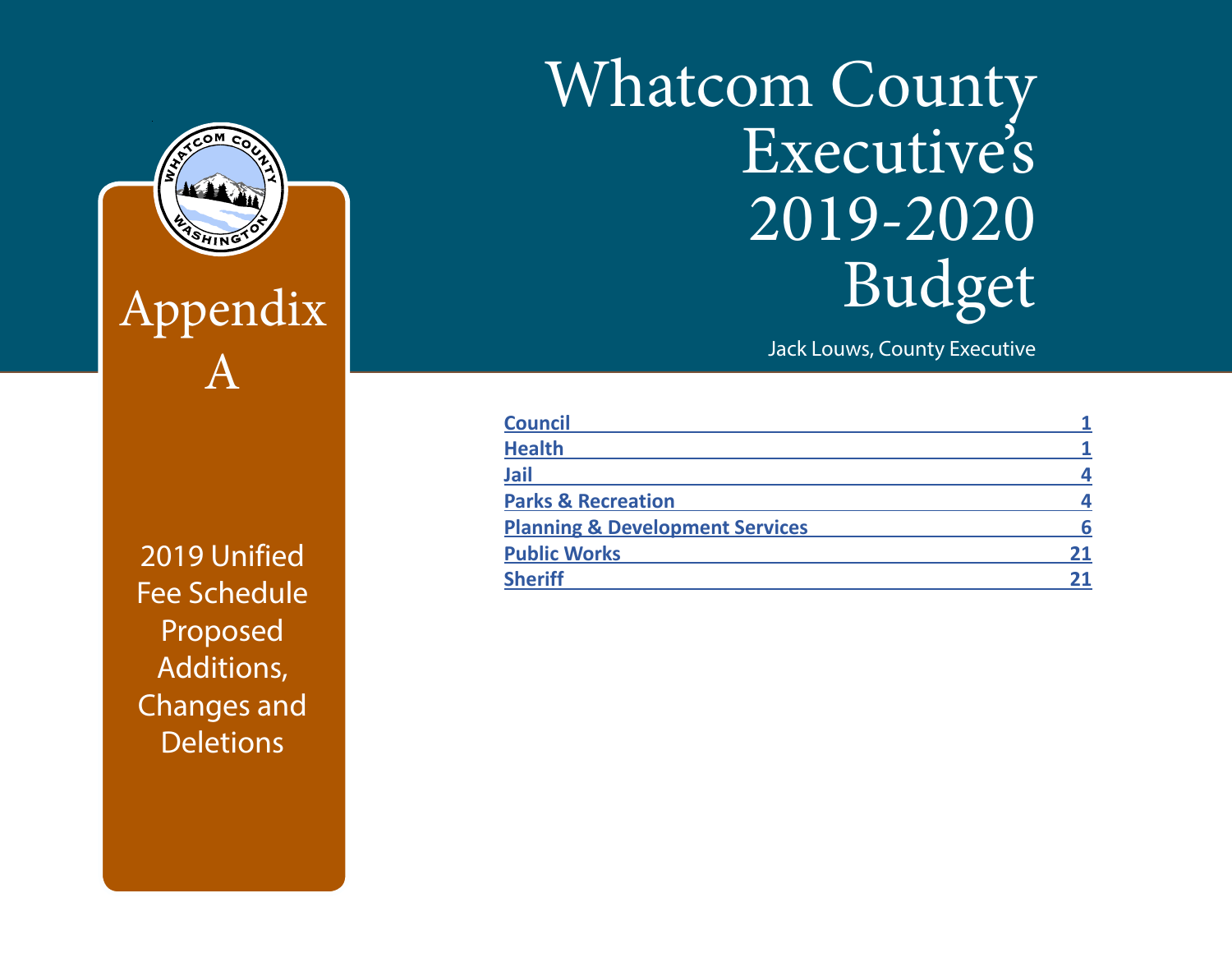<span id="page-1-0"></span>**Council** 

|                | <b>UFS#</b> Description                                                        |          | 2018 Rate Rate Basis                                                       | <b>Action</b> | <b>2019 Rate</b> | <b>Rate Basis</b>                                                        | <b>Reason</b>                                                                                                                                                                                                                                                           |
|----------------|--------------------------------------------------------------------------------|----------|----------------------------------------------------------------------------|---------------|------------------|--------------------------------------------------------------------------|-------------------------------------------------------------------------------------------------------------------------------------------------------------------------------------------------------------------------------------------------------------------------|
| <b>Council</b> |                                                                                |          |                                                                            |               |                  |                                                                          |                                                                                                                                                                                                                                                                         |
|                |                                                                                |          |                                                                            |               |                  |                                                                          |                                                                                                                                                                                                                                                                         |
| 1200           | Agendas Mailed                                                                 | \$20.00  | Per Year                                                                   | Delete        | \$20.00          | Per Year                                                                 | The agendas are available online now and can be printed<br>by the user as needed.                                                                                                                                                                                       |
| 1220           | Appeal to Council Fee                                                          | \$300.00 | Per Application                                                            | Change        | \$300.00         | Per Application                                                          | Due to a recent WCC revision Hearing Examiner decisions,<br>as a rule, are no longer appealed to the Council but to<br>Superior Court. There are still a couple of decision types<br>that can be appealed to the Council pursuant to WCC<br>23.60.150 and WCC 15.04.060 |
| 1206           | <b>Council Packets</b>                                                         | \$11.15  | Per Packet                                                                 | <b>Delete</b> | \$11.15          | Per Packet                                                               | The agenda and the entire packet are available online<br>now. It is available to the user to print all or part as<br>desired. Council will no longer provide printed packets for<br>sale to the public.                                                                 |
| 1218           | <b>Whatcom County Code</b>                                                     | \$135.00 | Per Book                                                                   | <b>Delete</b> | \$135.00         | Per Book                                                                 | The Whatcom County Code is available online and is<br>updated regularly. The Council Office is no longer able to<br>purchase copies of the Code for resale to the public.                                                                                               |
| 1219           | <b>Whatcom County Code Binder</b>                                              | \$65.00  | Each                                                                       | Delete        | \$65.00          | Each                                                                     | The Whatcom County Code is available online now and is<br>updated regularly. The vendor no longer offers binders for<br>printed copeis of the Code.                                                                                                                     |
| <b>Health</b>  |                                                                                |          |                                                                            |               |                  |                                                                          |                                                                                                                                                                                                                                                                         |
|                | <b>Environmental Health</b>                                                    |          |                                                                            |               |                  |                                                                          |                                                                                                                                                                                                                                                                         |
| 2913           | 3% Technology Fee                                                              |          |                                                                            | <b>New</b>    |                  | Per permit/application<br>3% charged on total<br>permit/application cost | Add new technology fee to support ongoing EnerGov<br>permit system maintenance costs.                                                                                                                                                                                   |
| 9038           | Admin review plus permit re-instatement inspection- Food<br>Prog               | \$315.00 | Per admin review Change<br>(includes<br>inspection for re-<br>instatement) |               | \$331.00         | Per admin review<br>(includes inspection for<br>re-instatement)          | Increased staff costs                                                                                                                                                                                                                                                   |
| 9036           | Farmer's Market Complex Menu - Single location                                 | \$416.00 | Per permit                                                                 | Change        | \$437.00         | Per permit                                                               | Increased staff cost                                                                                                                                                                                                                                                    |
| 9037           | Farmer's Market Complex Menu - Multiple locations                              | \$557.00 | Per permit                                                                 | Change        | \$585.00         | Per permit                                                               | Increased staff cost                                                                                                                                                                                                                                                    |
| 9034           | Farmer's market low risk menu single location                                  | \$209.00 | Per permit                                                                 | Change        | \$219.00         | Per permit                                                               | Increased staff cost                                                                                                                                                                                                                                                    |
| 9035           | Farmer's market low risk multiple locations                                    | \$278.00 | Per permit                                                                 | Change        | \$292.00         | Per permit                                                               | Increased staff costs                                                                                                                                                                                                                                                   |
| 1519           | Food Demo Permit                                                               | \$80.00  | Per Permit                                                                 | Change        | \$84.00          | Per Permit                                                               | Increased staff cost                                                                                                                                                                                                                                                    |
| 1537           | Food Establishment (New or remodel) review & 1st Pre<br>Operational inspection | \$331.00 | <b>Base Charge</b><br>Incl. Farmer's<br>mkt complex<br>menu plan review    | Change        | \$348.00         | Base Charge Incl.<br>Farmer's mkt complex<br>menu plan review            | Increased staff costs                                                                                                                                                                                                                                                   |
| 9033           | Food Establishment Change of Owner                                             | \$163.00 | Per permit                                                                 | Change        | \$171.00         | Per permit                                                               | Increased staff costs                                                                                                                                                                                                                                                   |
| 8471           | Food Establishment with more than one food service                             | \$194.00 | per add'l service                                                          | Change        | \$204.00         | per add'l service                                                        | Increased staff cost                                                                                                                                                                                                                                                    |
| 8468           | Food Service, Complex Menu, 0-25 Seats                                         | \$547.00 | per permit                                                                 | Change        | \$574.00         | per permit                                                               | Increased staff cost                                                                                                                                                                                                                                                    |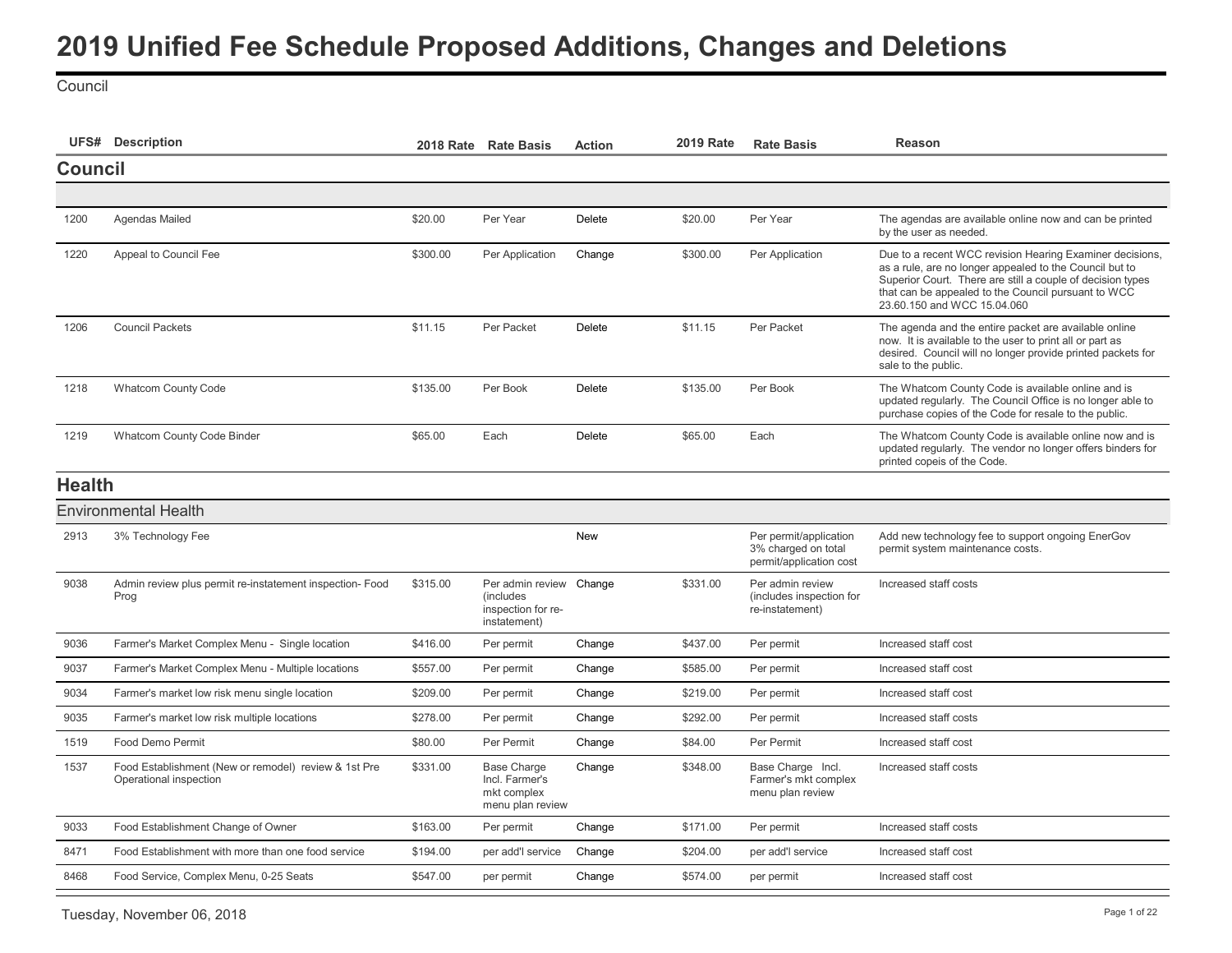### **Health**

### Environmental Health

| <b>UFS#</b> Description                          |          |                                                                    | <b>Action</b>        | <b>2019 Rate</b> | <b>Rate Basis</b>                                                | <b>Reason</b>                                                                                                                                                                   |
|--------------------------------------------------|----------|--------------------------------------------------------------------|----------------------|------------------|------------------------------------------------------------------|---------------------------------------------------------------------------------------------------------------------------------------------------------------------------------|
| Food Service, Complex Menu, 26 + seats           | \$747.00 | per permit                                                         | Change               | \$784.00         | per permit                                                       | Increased staff cost                                                                                                                                                            |
| Food Service, Moderate Menu                      | \$562.00 | per permit                                                         | Change               | \$565.00         | per permit                                                       | Increased staff cost                                                                                                                                                            |
| Food Service, Moderate Menu, 0-25 Seats          | \$534.00 | per permit                                                         | Delete               | \$534.00         | per permit                                                       | Eliminating seating as a criteria for fees. The moderate<br>risk menu will be all one price as of 2019. This has been a<br>7 year plan to change to a risk based pricing model. |
| Food Service, Simple Menu, All Sizes             | \$389.00 | Per permit                                                         | Change               | \$408.00         | Per permit                                                       | Increased staff cost                                                                                                                                                            |
| Food Supermarket + Add'l services                | \$803.00 | <b>Base Permit</b>                                                 | Change               | \$843.00         | <b>Base Permit</b>                                               | Increased staff cost                                                                                                                                                            |
| Food Tavern no food service                      | \$347.00 | Per Permit                                                         | Change               | \$364.00         | Per Permit                                                       | Increased staff cost                                                                                                                                                            |
| Food Temp Food Srvc Cook-Off-participant         | \$19.00  | Per Participt                                                      | Change               | \$20.00          | Per Participt                                                    | Increased staff cost                                                                                                                                                            |
| Food Temp Food Srvc Multi Evnt                   | \$275.00 | Per Permit                                                         | Change               | \$289.00         | Per Permit                                                       | Increased staff costs                                                                                                                                                           |
| Food Temp Food Srvc Waiver                       | \$27.00  | Single Event                                                       | Change               | \$28.00          | Single Event                                                     | Increased staff cost                                                                                                                                                            |
| Food Temp Srvc Waiver, Multiple                  | \$52.00  | Per Permit                                                         | Change               | \$55.00          | Per Permit                                                       | Increased staff costs                                                                                                                                                           |
| Grocery, low risk                                | \$201.00 | Per Permit No<br>food prep                                         | Change               | \$211.00         | Per Permit No food prep Increased staff costs                    |                                                                                                                                                                                 |
| LE Indoor Air Assessment                         | \$213.00 | Base Charge +<br>\$126 Per Hr                                      | Change               | \$224.00         | Base Charge + \$126<br>Per Hr                                    | Increased staff cost                                                                                                                                                            |
| LE School & Institutional Inspect on Request     | \$243.00 | <b>Base Charge</b><br>(\$126 add'l hr)<br>after 2hr)               | Change               | \$255.00         | Base Charge (\$126 add'l Increased staff cost.<br>hr) after 2hr) |                                                                                                                                                                                 |
| LE Swmng Pool, Spa, each water body              | \$167.00 | Each Pool                                                          | Change               | \$175.00         | Each Pool                                                        | Increased staff cost                                                                                                                                                            |
|                                                  |          | Per Inspection                                                     | Change               | \$233.00         | Per Inspection                                                   | Increased staff cost                                                                                                                                                            |
| LE Water Rec Pool/Spa - Preopening Reinspection  | \$222.00 | Per Inspection                                                     | Change               | \$233.00         | Per Inspection                                                   | Increase staff costs                                                                                                                                                            |
| OSS - WS DOH On-site Guidelines                  | \$1.50   | Per Booklet                                                        | Change               | \$2.00           | Per Booklet                                                      | Increased staff costs and printing                                                                                                                                              |
| OSS Clean & Inst License (Initial and Renewal)   | \$220.00 | Per License                                                        | Change               | \$230.00         | Per License                                                      | Increased staff cost                                                                                                                                                            |
| OSS Disp. permit renewal                         | \$475.00 | Per Renewal<br>Letter                                              | Change               | \$494.00         | Per Renewal Letter                                               | Increased staff costs                                                                                                                                                           |
| <b>OSS Installer's Packet</b>                    | \$18.00  | Per Packet                                                         | Change               | \$19.00          | Per Packet                                                       | Increased staff cost                                                                                                                                                            |
| OSS O & M Specialist License (Initial & Renewal) | \$220.00 | Per License                                                        | Change               | \$230.00         | Per License                                                      | Increased staff cost                                                                                                                                                            |
| OSS PDS Plat Approval per lot Review             | \$110.00 | Per Lot                                                            | Change               | \$114.00         | Per Lot                                                          | Increased staff cost                                                                                                                                                            |
| OSS Plat Approval Base Chg                       | \$330.00 | Base Chg + Lot                                                     | Change               | \$343.00         | Base Chg + Lot                                                   | Increased staff cost                                                                                                                                                            |
| OSS Redesign Submittal Fee                       | \$220.00 | Each                                                               | Change               | \$229.00         | Each                                                             | Increased staff cost                                                                                                                                                            |
| PDS - Env. Land use reviews (large project)      | \$252.00 | Each                                                               | Change               | \$265.00         | Each                                                             | Increased staff cost                                                                                                                                                            |
| PDS Verfication - Water                          | \$130.00 | Per Water<br>Supply                                                | Change               | \$135.00         | Per Water Supply                                                 | Increased staff cost                                                                                                                                                            |
|                                                  |          | LE Water Rec Pool/Spa - Application/Preopening Inspection \$222.00 | 2018 Rate Rate Basis |                  |                                                                  |                                                                                                                                                                                 |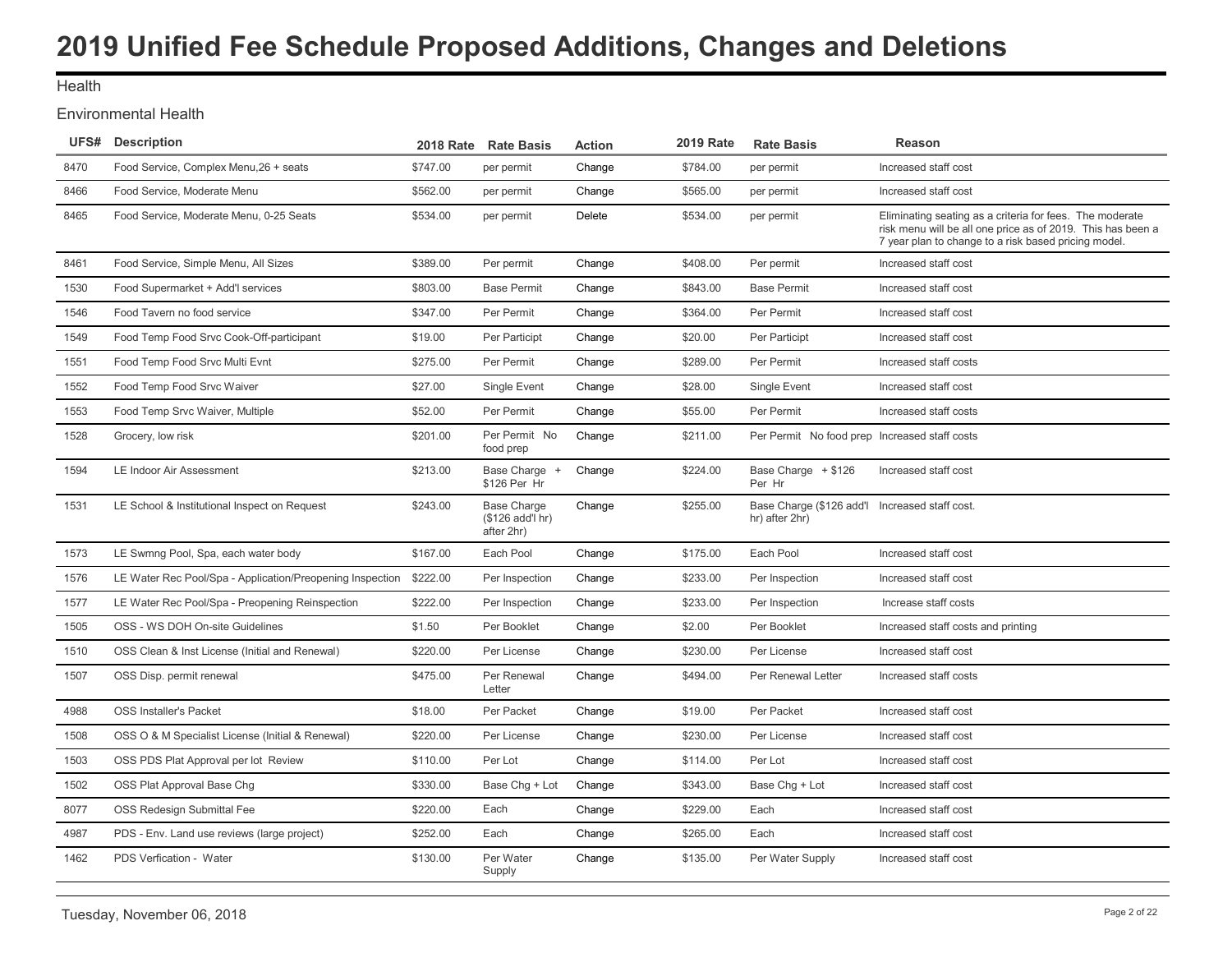### **Health**

### Environmental Health

|      | UFS# Description                                                       | <b>2018 Rate</b> | <b>Rate Basis</b>        | <b>Action</b> | <b>2019 Rate</b> | <b>Rate Basis</b>        | Reason                                 |
|------|------------------------------------------------------------------------|------------------|--------------------------|---------------|------------------|--------------------------|----------------------------------------|
| 1491 | PDS Verification - OSS                                                 | \$130.00         | On-Site Sewage<br>System | Change        | \$135.00         | On-Site Sewage<br>System | Increased staff cost                   |
| 4984 | PDS water availability, plat, each lot                                 | \$130.00         | Each lot                 | Change        | \$135.00         | Each lot                 | Increased staff cost                   |
| 1557 | Plan Review Living Env.                                                | \$311.00         | <b>Base Charge</b>       | Change        | \$327.00         | <b>Base Charge</b>       | Increased staff costs                  |
| 8474 | Pool Closure-Inspection or Reinspection                                | \$301.00         | Per Inspection           | Change        | \$316.00         | Per Inspection           | Increased staff cost                   |
| 1560 | Private Camp Permit                                                    | \$298.00         | Per Permit               | Change        | \$310.00         | Per Permit               | Increased staff costs                  |
| 1540 | Re-Inspection Food Program                                             | \$321.00         | Per Re-<br>Inspection    | Change        | \$337.00         | Per Re-Inspection        | Increased staff cost                   |
| 1561 | RV Park Permit 1-49 Spcs                                               | \$310.00         | Per Permit               | Change        | \$322.00         | Per Permit               | Increased staff cost                   |
| 1562 | RV Park Permit 50-99 Spcs                                              | \$345.00         | Per Permit               | Change        | \$359.00         | Per Permit               | Increased staff costs                  |
| 1563 | RV Park Permit, Multi-Event Temporary                                  | \$210.00         | Per Permit               | Change        | \$218.00         | Per Permit               | Increased staff costs                  |
| 1565 | RV Park Prmt 100-149 Spcs                                              | \$380.00         | Per Permit               | Change        | \$395.00         | Per Permit               | Increased staff costs                  |
| 1566 | RV Park Prmt 150+ Spcs                                                 | \$450.00         | Per Permit               | Change        | \$468.00         | Per Permit               | Increased staff costs                  |
| 1567 | RV Parks - Opening Inspection Fee                                      | \$160.00         | Per Inspection           | Change        | \$166.00         | Per Inspection           | Increased staff costs                  |
| 1568 | RV Parks - Opening Reinspection Fee                                    | \$110.00         | Per Inspection           | Change        | \$114.00         | Per Inspection           | Increased staff cost                   |
| 2909 | Secure Med Plan revision/petition review                               |                  |                          | <b>New</b>    | \$378.00         | per plan                 | Secure Medicine Take Back Program      |
| 2911 | Secure Med Annual Operating Permit                                     |                  |                          | New           | \$15,120.00      | each per year            | Secure Medicine Take Back Program      |
| 2908 | Secure Med Plan review up to 50 Hours                                  |                  |                          | New           | \$6,300.00       | Up to 50 hours           | Secure Medicine Take Back program fees |
| 2855 | Septage holding tank                                                   | \$300.00         | each tank                | Change        | \$315.00         | each tank                | Increased staff cost                   |
| 1474 | SW - Registration Compost Product                                      | \$1,260.00       | Per Registration         | Change        | \$1,323.00       | Per Registration         | Increased staff cost                   |
| 1475 | SW Application-Env Monitoring Reg'd, base - 15 hour base               | \$1,890.00       | Per Application          | Change        | \$1.985.00       | Per Application          | Increased staff cost                   |
| 1479 | SW Biosolids Beneficials Use Facility Review - 15 hour base \$1,890.00 |                  | Per Facility             | Change        | \$1,985.00       | Per Facility             | Increased staff cost                   |
| 2910 | SW monitoring /revisions additional hours                              |                  |                          | New           | \$126.00         | per hour                 | Secure Medicine Take Back Program      |
| 1481 | SW Permit - Env Monitoring Regd - 40 hour base                         | \$5,040.00       | Per Permit               | Change        | \$5,292.00       | Per Permit               | Increased staff cost                   |
| 1485 | SW Post Closure Env Monitoring Reg'd - 15 hour base                    | \$1,890.00       | Annual                   | Change        | \$1,985.00       | Annual                   | Increased staff cost                   |
| 1477 | SW/Compost Application-Env Monitoring Not Regd - 10<br>hour base       | \$1,260.00       | Per Application          | Change        | \$1,323.00       | Per Application          | Increased staff cost                   |
| 1483 | SW/Compost Permit - Env Monitoring Not Regd - 10 hour<br>base          | \$1,260.00       | Per Permit               | Change        | \$1,323.00       | Per Permit               | Increased staff cost                   |
| 1572 | Swimming Pool, Spa, Water Rec Base Permit                              | \$380.00         | <b>Base Permit</b>       | Change        | \$399.00         | <b>Base Permit</b>       | Increased staff cost                   |
| 8472 | Temp Food Srvc, Single Event                                           | \$160.00         | per permit               | Change        | \$168.00         | per permit               | Increased staff cost                   |
| 8034 | Test Administration (OSS, O&M, Pumper)                                 | \$110.00         | per test                 | Change        | \$114.00         | per test                 | Increased staff cost                   |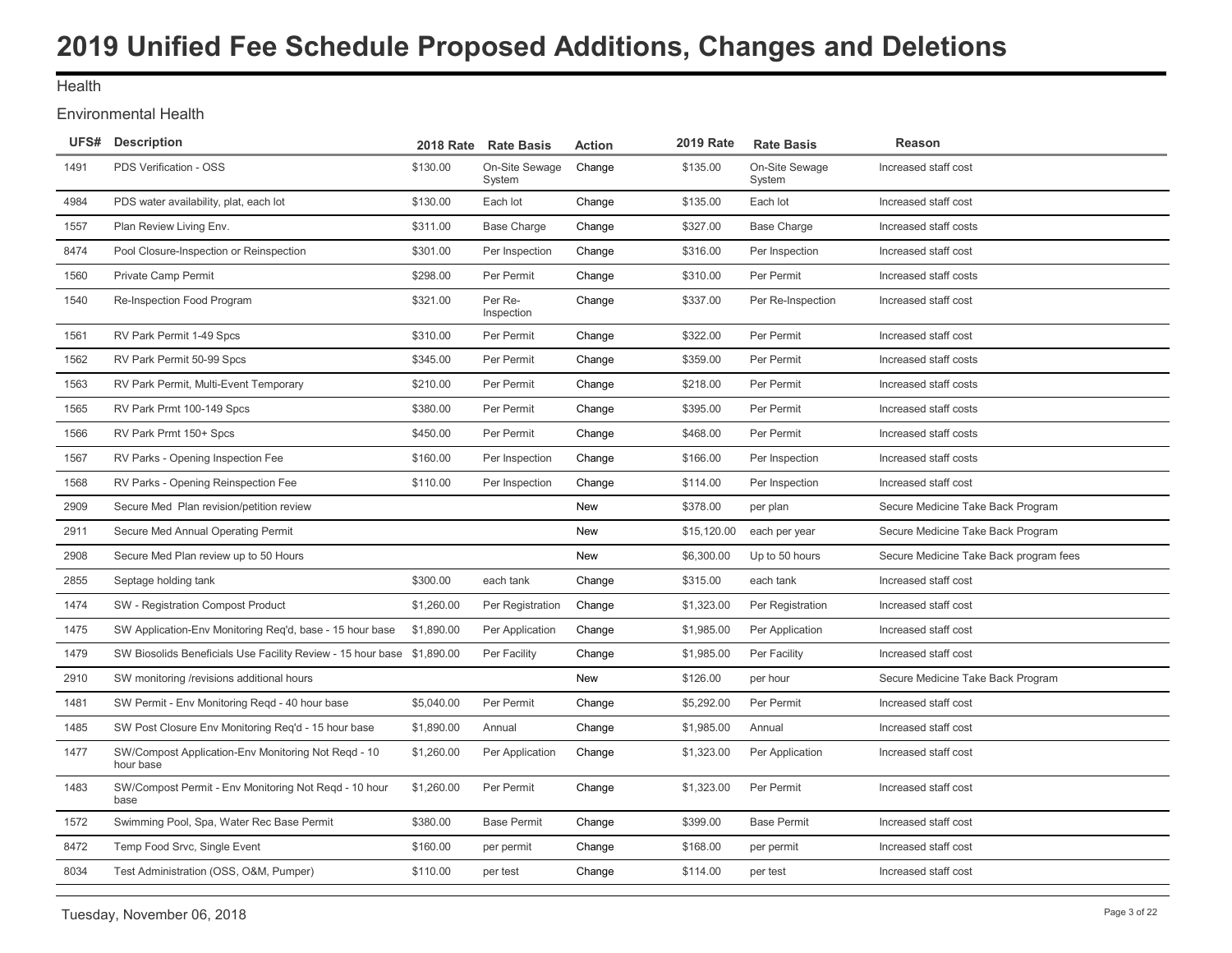<span id="page-4-0"></span>**Health** 

### Environmental Health

| UFS# | <b>Description</b>                        | <b>2018 Rate</b> | <b>Rate Basis</b>                                              | <b>Action</b> | <b>2019 Rate</b> | <b>Rate Basis</b>                                           | Reason                                                                                                                              |
|------|-------------------------------------------|------------------|----------------------------------------------------------------|---------------|------------------|-------------------------------------------------------------|-------------------------------------------------------------------------------------------------------------------------------------|
| 1466 | Water Systems, Public (4hour base)        | \$500.00         | <b>Base Charge</b>                                             | Change        | \$525.00         | <b>Base Charge</b>                                          | Increased staff cost                                                                                                                |
| 1492 | Water Variance Request                    | \$315.00         | Var/Condtnl<br>Use                                             | Change        | \$330.00         | Var/Condtnl Use                                             | Increased staff cost                                                                                                                |
| 1469 | Water, Public Well Site Approvals         | \$315.00         | Per Site                                                       | Change        | \$330.00         | Per Site                                                    | Increased staff costs.                                                                                                              |
| 1470 | Water, Well Site Approvals/ 2 prty, plats | \$315.00         | Per Site                                                       | Change        | \$330.00         | Per Site                                                    | Increased staff cost                                                                                                                |
| Jail |                                           |                  |                                                                |               |                  |                                                             |                                                                                                                                     |
|      |                                           |                  |                                                                |               |                  |                                                             |                                                                                                                                     |
| 2501 | Application Fee For Jail Programs         | \$20.00          | Per Application<br>Can be waived or<br>sliding fee applied     | Delete        | \$20.00          | Per Application Can be<br>waived or sliding fee<br>applied  | It was determined that this fee interfered with jail program<br>participation. To facilitate participation, this fee was<br>removed |
| 7197 | Non-resident EHD/EHM                      | \$53.00          | Current year per<br>diem, per day<br>Per day on the<br>program | Change        | \$73.00          | Current year per diem,<br>per day Per day on the<br>program | This fee is the current year per diem, which is set by<br>contract. This fee has increased.                                         |
| 7194 | Non-resident IC work crew                 | \$108.00         | Per day Per<br>diem rate for<br>each day in facility           | Change        | \$116.00         | Per day Per diem rate<br>for each day in facility           | This fee is set at the current year per diem, which has<br>increased.                                                               |
| 7193 | Non-resident OC Work crew                 | \$66.00          | per day per<br>each day worked                                 | Change        | \$50.00          | per day Current yr. per<br>diem                             | This fee is set at the current per diem, which has dropped<br>for this program                                                      |
| 7195 | Non-resident School Release               | \$108.00         | per day in<br>facility Per diem                                | Change        | \$116.00         | per day in facility<br>Current year per diem                | Making explaination consistant with others in the same<br>category                                                                  |
| 7196 | Non-resident Work Release                 | \$108.00         | per day in<br>facility current<br>per diem rate                | Change        | \$116.00         | per diem rate                                               | per day in facility current This fee is tied to the current year per diem, which has<br>increased.                                  |
| 2770 | Program Application Fee                   | \$25.00          | Per Applicant                                                  | Delete        | \$25.00          | Per Applicant                                               | This fee was a duplicate of #2501.                                                                                                  |
|      | <b>Parks &amp; Recreation</b>             |                  |                                                                |               |                  |                                                             |                                                                                                                                     |
|      |                                           |                  |                                                                |               |                  |                                                             |                                                                                                                                     |

| 9032 | Expense for Rental Application Background Check - Actual<br>Cost | \$25.00 | Per Application | Change     |         | Rate established by<br>vendor Pass thru -<br>actual cost charged by<br>vendor | Rate should coincide with actual cost being charged by<br>vendor for background checks. |
|------|------------------------------------------------------------------|---------|-----------------|------------|---------|-------------------------------------------------------------------------------|-----------------------------------------------------------------------------------------|
| 2900 | Facility Rental - WIFI Access                                    |         |                 | <b>New</b> | \$25.00 | per day                                                                       | To offer WIFI access for facility rentals where possible                                |
| 2899 | Field Mowing Fee                                                 |         |                 | <b>New</b> | \$55.00 | per hour of mowing                                                            | To recover cost of staff time spent mowing for event                                    |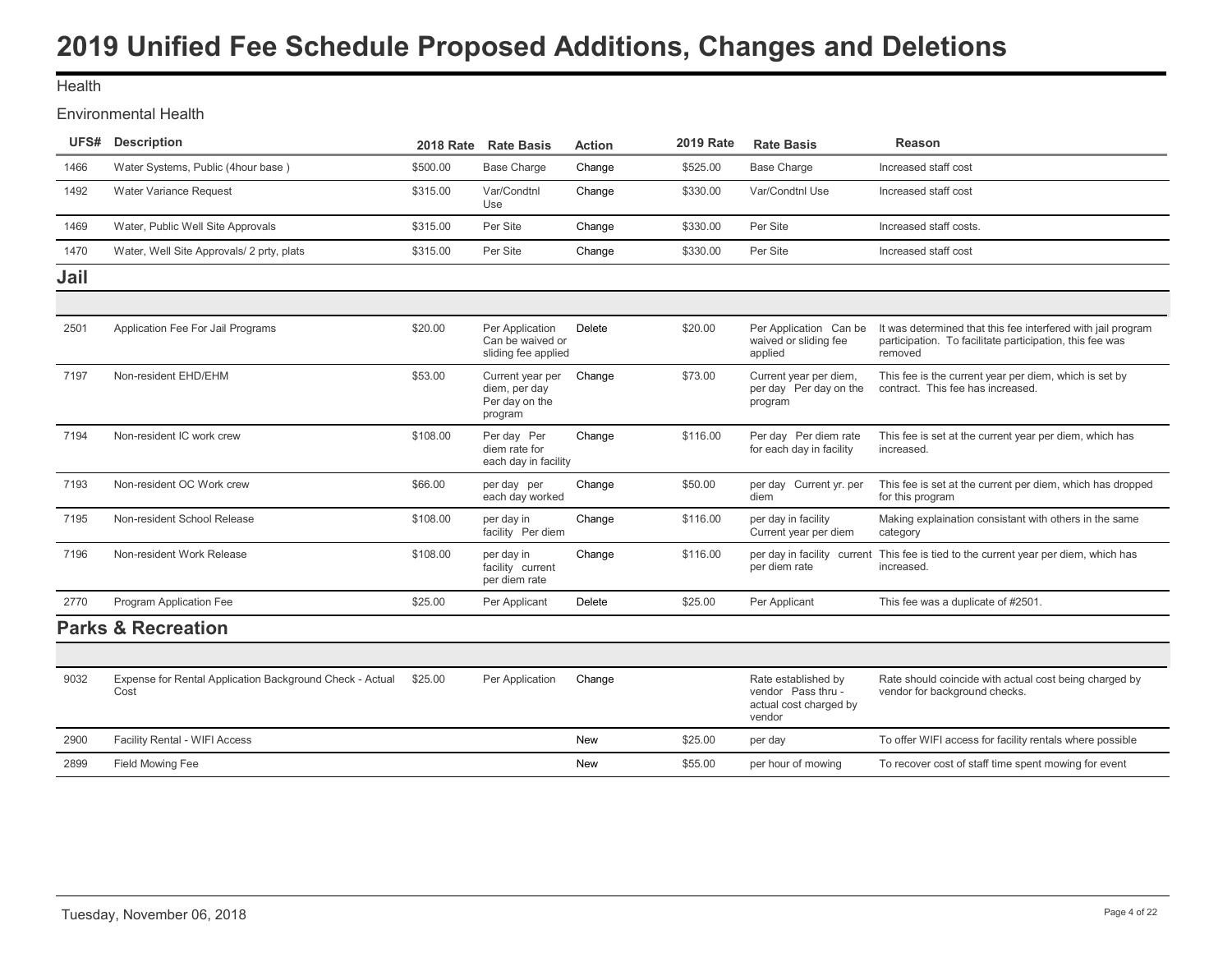### Parks & Recreation

| UFS# | <b>Description</b>                                    |          | 2018 Rate Rate Basis                                                                                                                                                  | <b>Action</b> | <b>2019 Rate</b> | <b>Rate Basis</b>                                                                                                                                     | Reason                                                                                                                                                                                                                                         |
|------|-------------------------------------------------------|----------|-----------------------------------------------------------------------------------------------------------------------------------------------------------------------|---------------|------------------|-------------------------------------------------------------------------------------------------------------------------------------------------------|------------------------------------------------------------------------------------------------------------------------------------------------------------------------------------------------------------------------------------------------|
| 8006 | Hovander Camping Fee                                  | \$12.00  | Per Unit, Per<br>Night (only in<br>conjunction with<br>approved special<br>event. Special<br>Event application<br>required.)<br><b>Includes Sales</b><br>Tax          | Change        | \$18.00          | Per Unit, Per Night (only<br>in conjunction with<br>approved special event.<br>Special Event application<br>required.) Includes<br>Sales Tax          | Changed to align with other camping fees and to recover<br>cost of event                                                                                                                                                                       |
| 8048 | Minor Sport Equipment Rental                          | \$10.00  | Per Item, Per<br>Set Includes<br>Sales Tax                                                                                                                            | Change        |                  | delegates to Dept auth to<br>set rates                                                                                                                | Varies per item Council Various picnic sports equipment such as volleyball nets are<br>available for rent at the Hovander Picnic shelter. Parks<br>would like the ability to charge according to the cost for us<br>to maintain the equipment. |
| 8022 | Period Reenactment and Youth Based Camping Activities | \$1.00   | Per person, per<br>night (only in<br>conjunction with<br>approved special<br>event. Special<br><b>Event Application</b><br>required).<br><b>Includes Sales</b><br>Tax | Change        | \$2.00           | Per person, per night<br>(only in conjunction with<br>approved special event.<br><b>Special Event Application</b><br>required). Includes<br>Sales Tax | to recover cost of event                                                                                                                                                                                                                       |
| 8228 | Range Fee Ear Plugs                                   |          | varies based on<br>cost Includes<br>sales tax                                                                                                                         | Delete        |                  | varies based on cost<br>Includes sales tax                                                                                                            | Consession item - included in UFS# 1828                                                                                                                                                                                                        |
| 8230 | Range Fees Chronograph                                | \$2.00   | Per Hour<br>Includes sales tax                                                                                                                                        | Change        | \$5.00           | Per Visit Includes sales<br>tax                                                                                                                       | Charging per hour was difficult for staff to track and<br>correctly charge a customer. Changing the fee structure to<br>per visit and raising allows us to cover costs without<br>burdening limited staff with extra tracking.                 |
| 1894 | Range Fees Day Use, General, Non-Res                  | \$11.00  | Per Person, Per<br>Range, Per Visit<br>Includes sales tax                                                                                                             | Change        | \$12.00          | Per Person, Per Range,<br>Per Visit Includes sales<br>tax                                                                                             | offset additional cost from lead management requirements                                                                                                                                                                                       |
| 1877 | Range Fees Day Use, General, Res                      | \$10.00  | Per Person, Per<br>Range, Per<br>Visit Includes<br>sales tax                                                                                                          | Change        | \$11.00          | Per Person, Per Range,<br>Per Visit Includes sales<br>tax                                                                                             | offset additional cost from lead management requirements                                                                                                                                                                                       |
| 1895 | Range Fees Season Ticket, Non Res                     | \$190.00 | Per Person<br>Includes sales tax                                                                                                                                      | Change        | \$200.00         | Per Person Includes<br>sales tax                                                                                                                      | Offset additional costs due to lead management<br>requirements                                                                                                                                                                                 |
| 8229 | Range Fees Shot Plotting Pads                         | \$4.00   | 50 sheets per<br>pad Includes<br>sales tax                                                                                                                            | Delete        | \$4.00           | 50 sheets per pad<br>Includes sales tax                                                                                                               | Concession item - included in UFS# 1828                                                                                                                                                                                                        |
| 1892 | Range Fees Trap Card, Non Res                         | \$130.00 | 25 Rounds<br>Includes sales tax                                                                                                                                       | Delete        | \$130.00         | 25 Rounds Includes<br>sales tax                                                                                                                       | No longer offer trap card                                                                                                                                                                                                                      |
| 1889 | Range Fees Trap Card, Res                             | \$120.00 | 25 Rounds<br>Includes sales tax                                                                                                                                       | Delete        | \$120.00         | 25 Rounds Includes<br>sales tax                                                                                                                       | No Longer offer Trap Card                                                                                                                                                                                                                      |
| 1891 | Range Fees Trap Range, Non-Res                        | \$7.00   | Per Round (25<br>targets)<br>Includes sales tax                                                                                                                       | Change        | \$8.00           | Per Round (25 targets)<br>Includes sales tax                                                                                                          | offset additional cost from lead management requirements                                                                                                                                                                                       |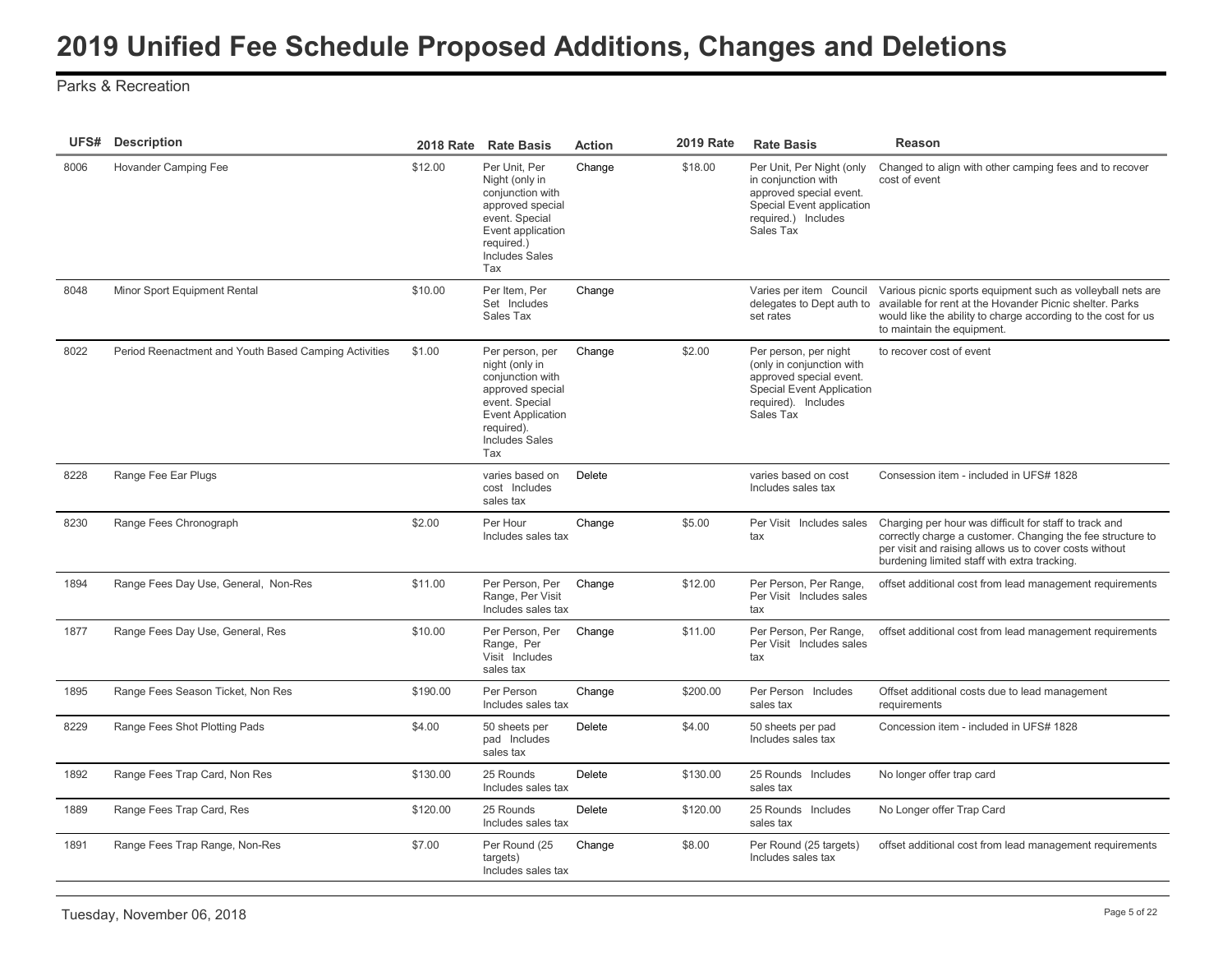<span id="page-6-0"></span>Parks & Recreation

| UFS#           | <b>Description</b>                                                                                                               |            | 2018 Rate Rate Basis                                                                             | <b>Action</b> | <b>2019 Rate</b> | <b>Rate Basis</b>                                                                                 | Reason                                                                            |
|----------------|----------------------------------------------------------------------------------------------------------------------------------|------------|--------------------------------------------------------------------------------------------------|---------------|------------------|---------------------------------------------------------------------------------------------------|-----------------------------------------------------------------------------------|
| 1888           | Range Fees Trap Range, Res                                                                                                       | \$6.00     | One Round (25<br>targets)<br>Includes sale tax                                                   | Change        | \$7.00           | One Round (25 targets)<br>Includes sale tax                                                       | offset additional cost from lead management requirements                          |
| 8218           | Rifle Range Indoor / Outdoor Transfer Fee (Day fee already<br>paid) - Res                                                        | \$5.00     | Per Transfer<br>(includes one<br>target) Sales tax<br>exempt                                     | <b>Delete</b> | \$5.00           | Per Transfer (includes<br>one target) Sales tax<br>exempt                                         | Want to allow customers to change between<br>indoor/outdoor without charging fee. |
| 2880           | Special Event - Additional Electrical Panel                                                                                      |            |                                                                                                  | <b>New</b>    | \$200.00         | per panel                                                                                         | To offer additional electrical panel at special events                            |
| 8484           | Special Event Application Review Fee - Over 3 Hours of<br><b>Review</b>                                                          | \$50.00    | per event                                                                                        | Change        |                  | Rate per hour equals<br>current Operations<br>Manager's billing rate<br>Non-Refundable            | Increase to cover administrative cost of time spent on<br>application review      |
| 2881           | Special Event - WIFI access                                                                                                      |            |                                                                                                  | <b>New</b>    | \$100.00         | per day                                                                                           | To offer WIFI access for special events                                           |
| 2828           | Special Event application review fee - Up to 3 Hours of<br><b>Administrative Review</b>                                          | \$50.00    | per event, up to 3 Change<br>hours of<br>Administrative<br>Review Non-<br>Refundable             |               | \$100.00         | per event, up to 3 hours<br>of Administrative<br>Review Non-Refundable                            | Increase to cover administrative cost of time spent on<br>application review      |
| 8460           | Text Only Youth Range Fees 10-16 years old                                                                                       | \$5.00     | per child                                                                                        | Change        | \$5.00           | Required                                                                                          | per child Adult Presence name change only to clarify fee                          |
|                | <b>Planning &amp; Development Services</b>                                                                                       |            |                                                                                                  |               |                  |                                                                                                   |                                                                                   |
| Administration |                                                                                                                                  |            |                                                                                                  |               |                  |                                                                                                   |                                                                                   |
| 2843           | 3% Technology Fee--Permit System                                                                                                 |            | 3% Technology<br>Fee charged on<br>total<br>permit/application<br>cost Per<br>Permit/Application | Change        |                  | 3% Technology Fee<br>charged on total<br>permit/application fees<br>due Per<br>Permit/Application | <b>TEXT ONLY</b>                                                                  |
| 9005           | CD's / DVD's/USB Storage                                                                                                         |            | <b>Actual Cost</b>                                                                               | Change        |                  | <b>Actual Cost</b>                                                                                | <b>TEXT ONLY</b>                                                                  |
| 2766           | Code Enforcement Inspection for inspections necessary to<br>check status or confirm completion of required compliance<br>action. | \$110.00   | Per Inspection                                                                                   | Change        | \$120.00         | Per Inspection                                                                                    | Hourly rate increase & Title 22 Added to Authority                                |
| 2765           | <b>Code Enforcement Penalties</b>                                                                                                | \$1,000.00 | Per Day Per<br>Violation                                                                         | Change        | \$1,000.00       | Up to \$1,000 per day per<br>violation                                                            | TEXT ONLY: Rate Basis clarification & Title 22 Added to<br>Authority              |
| 2074           | Hearing Examiner: Appeal - Other Admin Decisions to<br><b>Hearing Examiner</b>                                                   | \$500.00   | Per application                                                                                  | Change        | \$500.00         | Per application                                                                                   | TEXT ONLY: Title 22 Added to Authority                                            |
| 2171           | Repeat Permit Review: PDS Staff                                                                                                  | \$110.00   | Per Hour; 1/2 hr<br>minimum                                                                      | Delete        | \$120.00         | Per Hour; 1/2 hr<br>minimum                                                                       | Repeat Review Fee removed from Administration.                                    |
| 8430           | <b>Special Reports</b>                                                                                                           | \$110.00   | Per Hour                                                                                         | Change        | \$120.00         | Per Hour                                                                                          | Hourly rate increase                                                              |
| 2757           | Staff fee beyond standard services                                                                                               | \$220.00   | \$220 base up to<br>2 hours, then<br>\$110/hour                                                  | Change        | \$240.00         | \$240 base up to 2 hours. Hourly rate increase<br>then \$120/hour                                 |                                                                                   |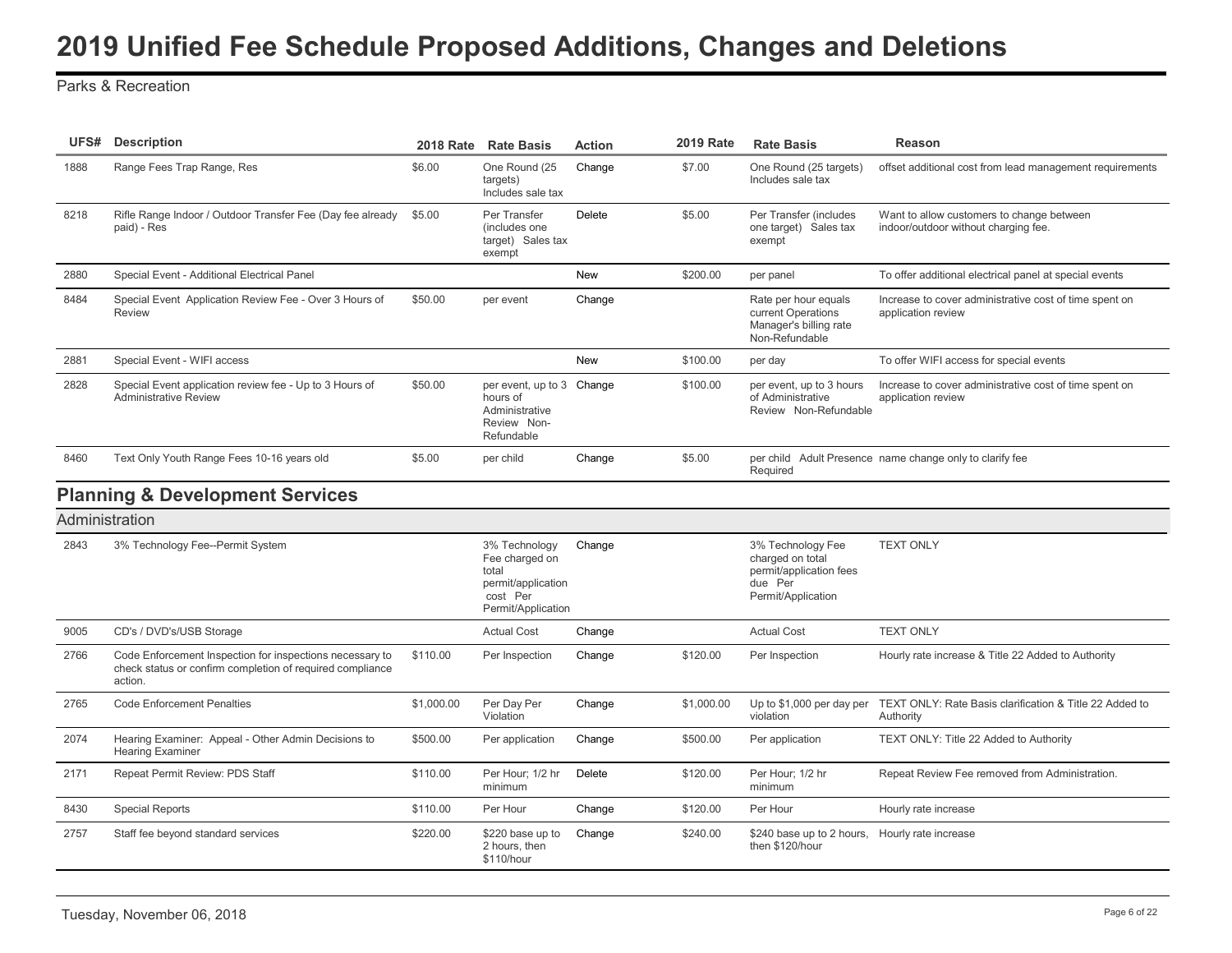# Planning & Development Services

#### Administration

| UFS# | <b>Description</b>                                                                                                            |            | 2018 Rate Rate Basis                                                                                                | <b>Action</b> | <b>2019 Rate</b> | <b>Rate Basis</b>                                                                                             | <b>Reason</b>                                                     |
|------|-------------------------------------------------------------------------------------------------------------------------------|------------|---------------------------------------------------------------------------------------------------------------------|---------------|------------------|---------------------------------------------------------------------------------------------------------------|-------------------------------------------------------------------|
| 2764 | Staff time for scanning paper documents into electronic<br>format (applies when an electronic copy does not already<br>exist) | \$110.00   | Per Hour, 1/2<br>hour minimum                                                                                       | Change        | \$120.00         | Per Hour. 1/2 hour<br>minimum                                                                                 | Hourly rate increase                                              |
|      | <b>Building Services</b>                                                                                                      |            |                                                                                                                     |               |                  |                                                                                                               |                                                                   |
| 8399 | Application Revision: Additional Review Requested due to<br><b>Application Modification</b>                                   |            | Per Revision:<br>50% of original<br>application fee<br>unless specified<br>otherwise for<br>certain<br>applications | Change        |                  | Per Revision: 50% of<br>original application fee<br>unless specified<br>otherwise for certain<br>applications | TEXT ONLY: Title 22 Added to Authority                            |
| 8433 | Building Code/Fire/Safety Appeal Fee                                                                                          | \$330.00   | \$330 base up to<br>3 hours, then<br>\$110/hr for each<br>additional hour.                                          | Change        | \$500.00         | \$500.00 base up to 3<br>hours, then \$120/hr for<br>each additional hour.                                    | Base Rate Change                                                  |
| 9027 | <b>Building Permit Extension Request</b>                                                                                      | \$110.00   | Per Extension<br>Request when<br>applicable, see<br>UFS Appendix B,<br>PDS UFS Policy<br>#10                        | Change        | \$120.00         | Per Extension Request<br>when applicable, see<br>UFS Appendix B, PDS<br>UFS Policy #10                        | Hourly Rate Increase & Title 22 Added to Authority                |
| 2768 | <b>Building Permit Pre-Application Waiver</b>                                                                                 | \$50.00    | \$50 per issued<br>waiver from Pre-<br>Application                                                                  | Delete        | \$50.00          | \$50 per issued waiver<br>from Pre-Application                                                                | Fee no longer used                                                |
| 8215 | <b>Building Permit Re-Inspection Fee</b>                                                                                      | \$110.00   | Per Inspection                                                                                                      | Change        | \$120.00         | Per Inspection                                                                                                | Hourly Rate Increase & Title 22 Added to Authority                |
| 8382 | Building Permit Reinstatement with in 12 months of<br>expiration                                                              |            | 50% of original<br><b>Building Permit</b><br>Fee, See UFS<br>Appendix B, PDS<br>UFS Policy #3                       | Change        |                  | 50% of original Building<br>Permit Fee, See UFS<br>Appendix B, PDS UFS<br>Policy #3                           | Text Only: update description                                     |
| 8420 | Building Permits \$1,000,000 and up                                                                                           | \$4,893.48 | \$4,893.48 base + Change<br>\$2.77 per \$1,000<br>project valuation                                                 |               | \$4,893.48       | per \$1,000 project<br>valuation                                                                              | \$4,893.48 base + \$2.77 TEXT ONLY: Title 22 Added to Authority   |
| 8416 | Building Permits \$100,001 - \$150,000                                                                                        | \$829.38   | \$829.38 base +<br>\$4.55 per \$1,000<br>project valuation                                                          | Change        | \$829.38         | \$1,000 project valuation                                                                                     | \$829.38 base + \$4.55 per TEXT ONLY: Title 22 Added to Authority |
| 8417 | Building Permits \$150,001 - \$250,000                                                                                        | \$884.14   | \$884.14 base +<br>\$4.85 per \$1,000<br>project valuation                                                          | Change        | \$884.14         | \$1,000 project valuation                                                                                     | \$884.14 base + \$4.85 per TEXT ONLY: Title 22 Added to Authority |
| 8413 | Building Permits \$2,001 - \$25,000                                                                                           | \$54.57    | \$54.57 base +<br>\$10.91 per<br>\$1,000 of project<br>valuation                                                    | Change        | \$54.57          | \$1,000 of project<br>valuation                                                                               | \$54.57 base + \$10.91 per TEXT ONLY: Title 22 Added to Authority |
| 8414 | Building Permits \$25,001 - \$50,000                                                                                          | \$305.61   | \$305.61 base +<br>\$7.89 per \$1,000<br>project valuation                                                          | Change        | \$305.61         | \$1,000 project valuation                                                                                     | \$305.61 base + \$7.89 per TEXT ONLY: Title 22 Added to Authority |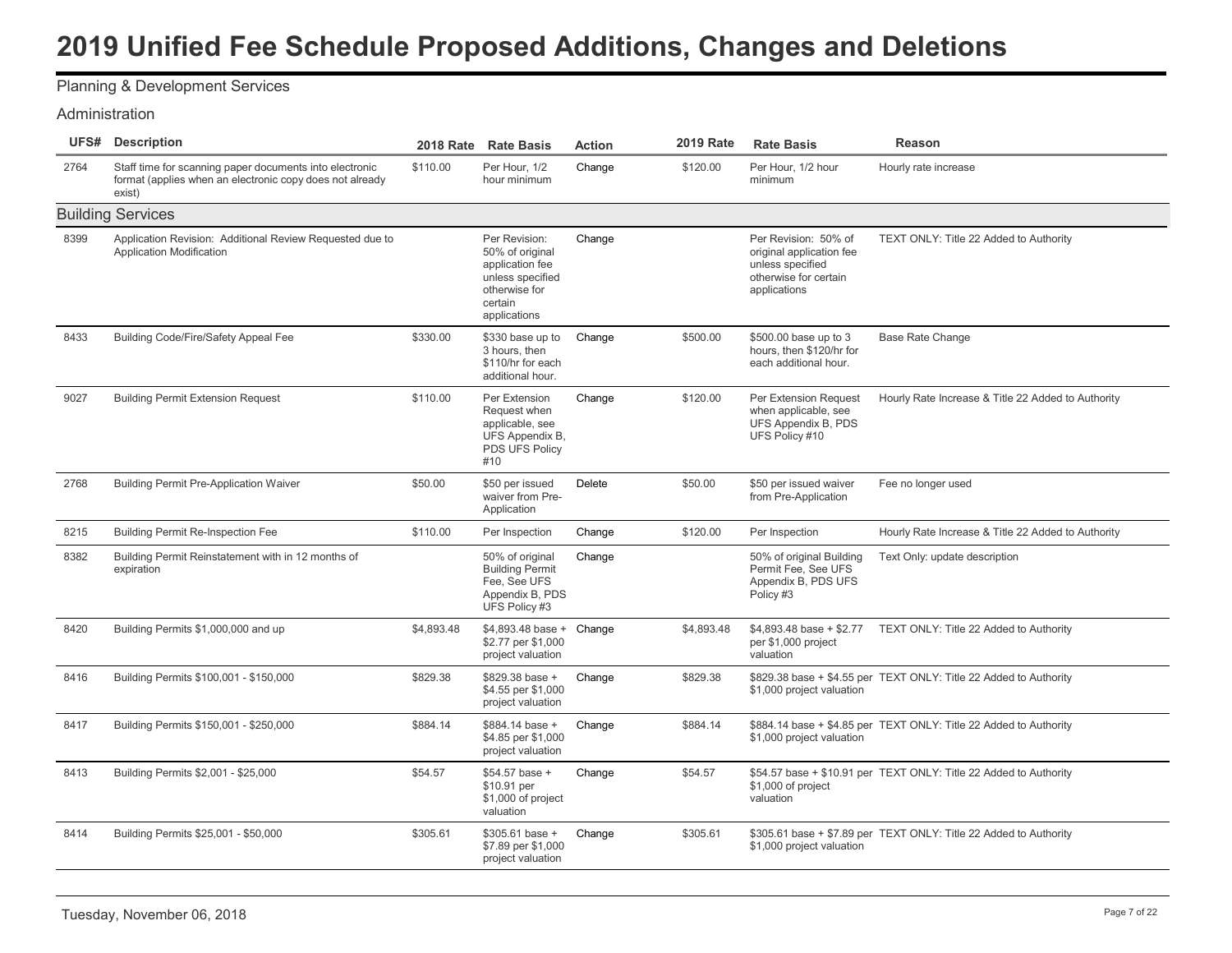# Planning & Development Services

|      | <b>UFS#</b> Description                             |            | 2018 Rate Rate Basis                                                                                                                          | <b>Action</b> | <b>2019 Rate</b> | <b>Rate Basis</b>                                                                                                                   | Reason                                                                         |
|------|-----------------------------------------------------|------------|-----------------------------------------------------------------------------------------------------------------------------------------------|---------------|------------------|-------------------------------------------------------------------------------------------------------------------------------------|--------------------------------------------------------------------------------|
| 8418 | Building Permits \$250,001 - \$500,000              | \$915.16   | \$915.16 base +<br>\$5.02 per \$1,000<br>project valuation                                                                                    | Change        | \$915.16         | \$1,000 project valuation                                                                                                           | \$915.16 base + \$5.02 per TEXT ONLY: Title 22 Added to Authority              |
| 8415 | Building Permits \$50,001 - \$100,000               | \$527.83   | \$527.83 base +<br>\$5.73 per \$1,000<br>project valuation                                                                                    | Change        | \$527.83         | \$1,000 project valuation                                                                                                           | \$527.83 base + \$5.73 per TEXT ONLY: Title 22 Added to Authority              |
| 8419 | Building Permits \$500,001 - \$1,000,000            | \$2,844.42 | $$2,844.42$ base + Change<br>\$4.19 per \$1,000<br>project valuation                                                                          |               | \$2,844.42       | $$2,844.42$ base + \$4.19<br>per \$1,000 project<br>valuation                                                                       | TEXT ONLY: Title 22 Added to Authority                                         |
| 8432 | <b>Building Permits Additional Plan Reviews</b>     | \$110.00   | Per hour or per<br>valuation<br>whichever is<br>greater                                                                                       | Change        | \$120.00         | whichever is greater                                                                                                                | Per hour or per valuation Hourly Rate Increase & Title 22 Added to Authority   |
| 9003 | <b>Building Permits Inspection After Hours</b>      | \$220.00   | Base + \$110/hr<br>over 2 hrs                                                                                                                 | Change        | \$240.00         | Base + \$120/hr over 2<br>hrs                                                                                                       | Hourly Rate Increase & Title 22 Added to Authority                             |
| 8412 | Building Permits up to \$2,000                      | \$54.64    | Flat Fee                                                                                                                                      | Change        | \$54.64          | Flat Fee                                                                                                                            | TEXT ONLY: Title 22 Added to Authority                                         |
| 8243 | <b>Building Plan Check Fee</b>                      |            | 65% of Building<br>Permit                                                                                                                     | Change        |                  | 65% of Building Permit                                                                                                              | TEXT ONLY: Title 22 Added to Authority                                         |
| 8434 | <b>Clearing Permit Application</b>                  | \$200.00   | Per application<br>for first 5 acres;<br>\$200 per each<br>additional 5<br>acres                                                              | Delete        | \$200.00         | acres; \$200 per each<br>additional 5 acres                                                                                         | Per application for first 5 Fee is no longer used. Incorporated in the LDP Fee |
| 8422 | Construction Permit: Reduced Pre-Application Review | \$250.00   | \$250 base up to<br>1.5 hours then<br>\$110/hr for each<br>additional hour.<br>See UFS<br>Appendix B, PDS<br>UFS Policy #7B                   | Change        | \$250.00         | \$250 base up to 1.5<br>hours then \$120/hr for<br>each additional hour, See<br><b>UFS Appendix B, PDS</b><br>UFS Policy #7B        | Rate Basis Change                                                              |
| 8366 | <b>Construction Permit: Pre-Application Review</b>  | \$525.00   | \$525 base up to<br>1.5 hours then<br>\$110/hr                                                                                                | Change        | \$500.00         | \$500 base up to 1.5<br>hours then \$120/hr                                                                                         | <b>Base Rate Change</b>                                                        |
| 2882 | Demolition Permit Flat Rate (Residential Only)      |            |                                                                                                                                               | New           | \$240.00         | Per Application                                                                                                                     | Provide a flat rate fee for Residential Demolition Permits                     |
| 8401 | Fire: Operational Permit                            | \$110.00   | Per Permit<br>except Open<br><b>Burning</b>                                                                                                   | Change        | \$120.00         | Per Permit except Open<br><b>Burning</b>                                                                                            | Hourly Rate Increase & Title 22 Added to Authority                             |
| 2875 | FIRE: Additional Fire Safety Correction Inspections | \$110.00   | Per inspection-<br>Second and/or<br>more follow up<br>inspections after<br>fire/life safety<br>corrections were<br>identified and<br>required | Change        | \$120.00         | Per inspection-Second<br>and/or more follow up<br>inspections after fire/life<br>safety corrections were<br>identified and required | Hourly Rate Increase & Title 22 Added to Authority                             |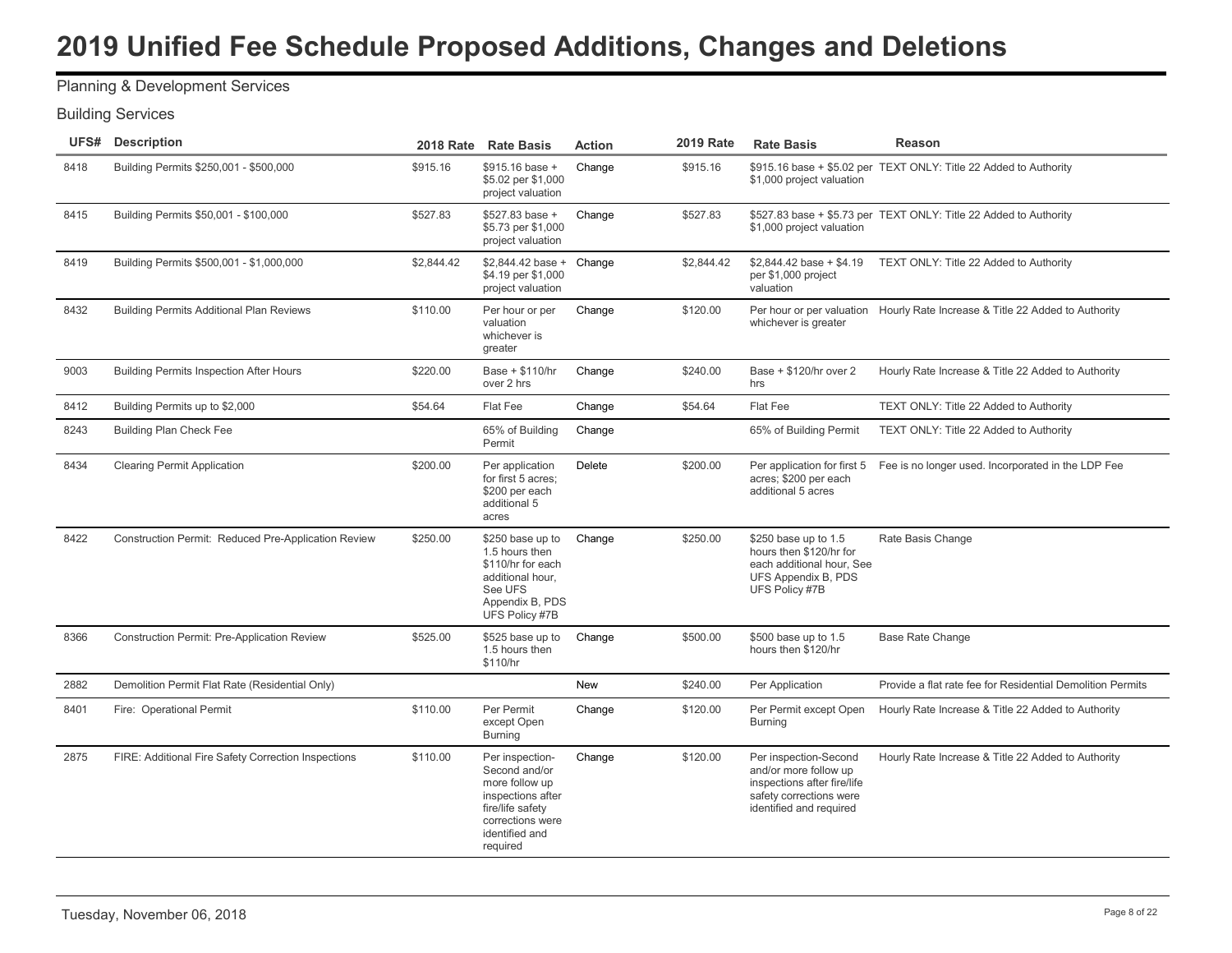# Planning & Development Services

| UFS# | <b>Description</b>                                                             | <b>2018 Rate</b> | <b>Rate Basis</b>                                                                                                             | <b>Action</b> | <b>2019 Rate</b> | <b>Rate Basis</b>                                                                                                      | Reason                                                                   |
|------|--------------------------------------------------------------------------------|------------------|-------------------------------------------------------------------------------------------------------------------------------|---------------|------------------|------------------------------------------------------------------------------------------------------------------------|--------------------------------------------------------------------------|
| 8388 | Fire: Administrative / Miscellaneous Review - Residential                      | \$55.00          | Per Review, see<br>UFS Appendix B,<br>PDS UFS Policy<br>#6                                                                    | Change        | \$60.00          | Per Review, see UFS<br>Appendix B, PDS UFS<br>Policy #6                                                                | Hourly Rate Increase & Title 22 Added to Authority                       |
| 8494 | Fire: Administrative/Misc Review                                               | \$220.00         | Per Application                                                                                                               | Change        | \$240.00         | Per Application                                                                                                        | Hourly Rate Increase & Title 22 Added to Authority                       |
| 8490 | Fire: After Hours Inspection                                                   | \$220.00         | Per Inspection,<br>\$220 base fee<br>1st 2 hours, then<br>\$110 for each<br>additional hour                                   | Change        | \$240.00         | Per Inspection, \$240<br>base fee 1st 2 hours,<br>then \$120 for each<br>additional hour                               | Hourly Rate Increase & Title 22 Added to Authority                       |
| 8302 | Fire: Assembly Education, Daycare: Places of Assembly<br>Occupancy Inspections | \$110.00         | Per Hour                                                                                                                      | Change        | \$120.00         | Per Hour                                                                                                               | Hourly Rate Increase & Title 22 Added to Authority                       |
| 8376 | Fire: Commercial Burn Permit                                                   | \$110.00         | Per Day Per<br>Inspection                                                                                                     | Change        | \$120.00         | Per Day Per Inspection                                                                                                 | Hourly Rate Increase & Title 22 Added to Authority                       |
| 8400 | Fire: Fire Alarm System Inspection/Review Fire Alarm                           |                  | 7% of Valuation                                                                                                               | Change        |                  | 7% of Valuation                                                                                                        | TEXT ONLY: Title 22 Added to Authority                                   |
| 8387 | Fire: Fire Flow Inspection and/or Fire Access Road<br>Inspection               | \$110.00         | Per Inspection                                                                                                                | Change        | \$120.00         | Per Inspection                                                                                                         | Hourly Rate Increase & Title 22 Added to Authority                       |
| 2842 | FIRE: Fire Safety Correction Inspection                                        | \$55.00          | Per Inspection-<br>First follow up<br>inspection after<br>fire/life safety<br>corrections were<br>identified and<br>required. | Change        | \$60.00          | Per Inspection-First<br>follow up inspection after<br>fire/life safety corrections<br>were identified and<br>required. | Hourly Rate Increase & Title 22 Added to Authority                       |
| 8301 | Fire: Fireworks Stands                                                         | \$100.00         | Per Permit                                                                                                                    | Change        | \$100.00         | Per Permit                                                                                                             | TEXT ONLY: Title 22 Added to Authority                                   |
| 8489 | Fire: Flow Systems Inspections                                                 | \$110.00         | Per inspection,<br>\$110 base for 1<br>inspector, if 2<br>inspectors<br>required fee is<br>\$110 for each                     | Change        | \$120.00         | Per inspection, \$120<br>base for 1 inspector, if 2<br>inspectors required fee is<br>\$120 for each                    | Hourly Rate Increase & Title 22 Added to Authority                       |
| 8488 | Fire: Flow Systems Review                                                      |                  | 2% of project<br>valuation                                                                                                    | Change        | \$240.00         | \$240 Per System                                                                                                       | Rate Basis Change & Title 22 Added to Authority                          |
| 8492 | Fire: Gates; Commercial Plan Review                                            | \$220.00         | Per application                                                                                                               | Change        | \$240.00         | Per application                                                                                                        | Hourly Rate Increase & Title 22 Added to Authority                       |
| 8491 | Fire: Gates: Residential Plan Review                                           | \$55.00          | Per application                                                                                                               | Change        | \$60.00          | Per application                                                                                                        | Hourly Rate Increase & Title 22 Added to Authority                       |
| 8402 | Fire: Out of Jurisdiction Fire Inspection or Investigation                     | \$165.00         | Per Hour                                                                                                                      | Change        | \$180.00         | Base rate up to 1.5<br>hours, then \$120 per<br>hour                                                                   | Hourly Rate Increase, rate basis change & Title 22 Added<br>to Authority |
| 8303 | Fire: Plan Review (Includes out of Jurisdiction)                               | \$220.00         | \$220 base up to<br>2 hours then<br>\$110/hr for each<br>additional hour                                                      | Change        | \$240.00         | \$240 base up to 2 hours<br>then \$120/hr for each<br>additional hour                                                  | Hourly Rate Increase & Title 22 Added to Authority                       |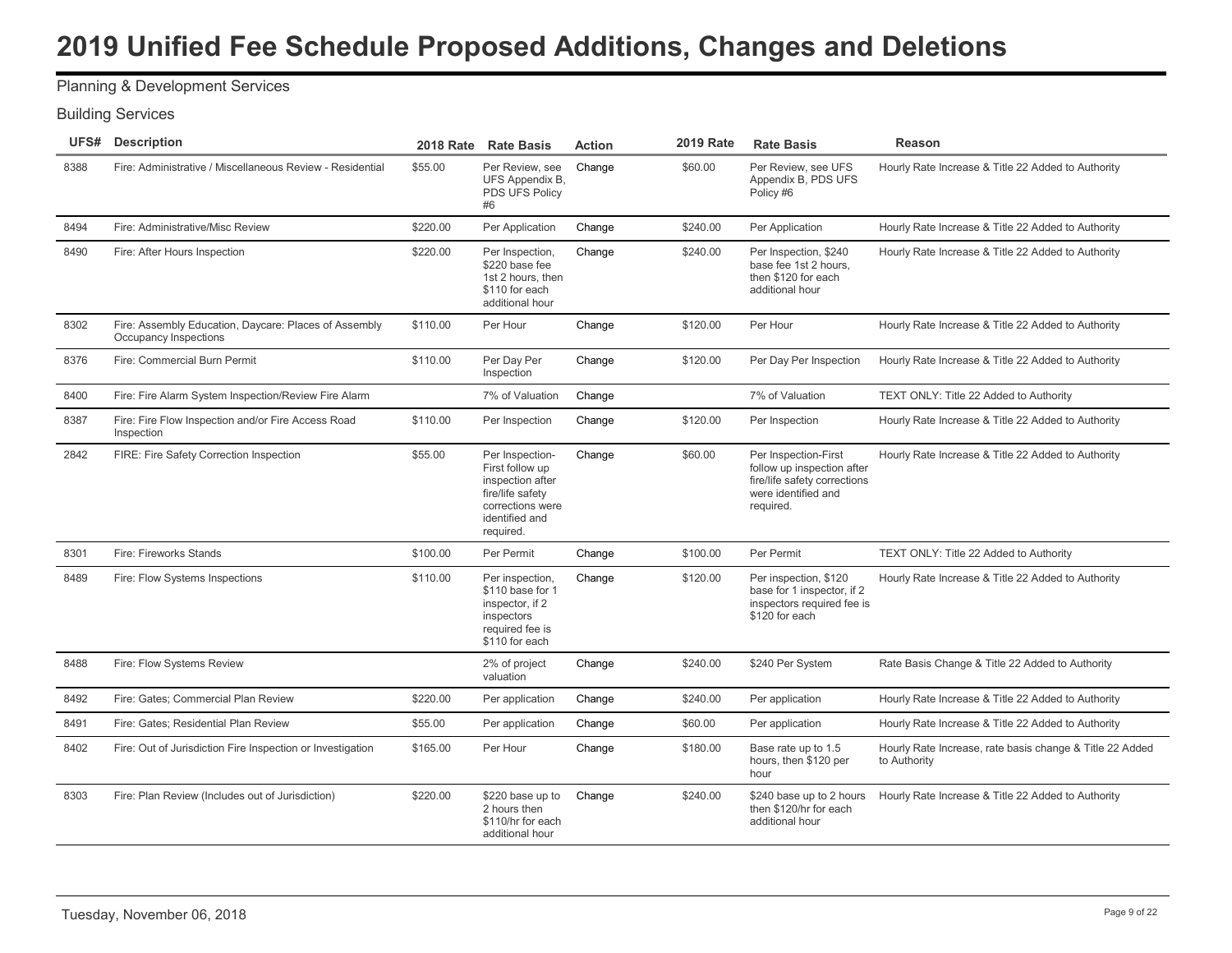# Planning & Development Services

|      | <b>UFS#</b> Description                                       |          | 2018 Rate Rate Basis                                                                                                                                                                     | <b>Action</b> | <b>2019 Rate</b> | <b>Rate Basis</b>                                                                                                                                                            | Reason                                                          |
|------|---------------------------------------------------------------|----------|------------------------------------------------------------------------------------------------------------------------------------------------------------------------------------------|---------------|------------------|------------------------------------------------------------------------------------------------------------------------------------------------------------------------------|-----------------------------------------------------------------|
| 8304 | Fire: Public Fireworks Display Permit                         | \$220.00 | Base 2 hours,<br>then \$110 per<br>hour each<br>additional hour                                                                                                                          | Change        | \$240.00         | Base 2 hours, then \$140<br>per hour each additional<br>hour                                                                                                                 | Hourly Rate Increase & Title 22 Added to Authority              |
| 8375 | Fire: Residential Burn Permit                                 | \$55.00  | Per Permit, Per<br>Week                                                                                                                                                                  | Change        | \$60.00          | Per Permit, Per Week                                                                                                                                                         | Hourly Rate Increase & Title 22 Added to Authority              |
| 8305 | Fire: Special Inspections                                     | \$110.00 | Per Hour                                                                                                                                                                                 | Change        | \$120.00         | Per Hour                                                                                                                                                                     | Hourly Rate Increase & Title 22 Added to Authority              |
| 8385 | Fire: Sprinkler System Plan Review (13-d)                     | \$220.00 | Per Review                                                                                                                                                                               | Change        | \$240.00         | Per Review                                                                                                                                                                   | Hourly Rate Increase & Title 22 Added to Authority              |
| 8386 | Fire: Sprinkler System Review/Inspection (All Other)          |          | 2% of project<br>valuation                                                                                                                                                               | Change        |                  | 2% of project valuation                                                                                                                                                      | TEXT ONLY: Title 22 Added to Authority                          |
| 8487 | Fire: Sprinkler Tenant Improvement less than 20 heads         |          | 5% of project<br>value                                                                                                                                                                   | Change        |                  | 5% of project value                                                                                                                                                          | TEXT ONLY: Title 22 Added to Authority                          |
| 8378 | <b>General Permit Administration</b>                          | \$110.00 | Per Hour of staff<br>time related to<br>general permit<br>administration,<br>review, changes<br>and/or<br>adjustments to<br>original<br>application,<br>permit or tenant<br>improvement. | Change        | \$120.00         | Per Hour of staff time<br>related to general permit<br>administration, review,<br>changes and/or<br>adjustments to original<br>application, permit or<br>tenant improvement. | Hourly Rate Increase & Title 22 Added to Authority              |
| 8425 | Mechanical Code: Air Handling Unit                            | \$12.00  | Per Unit:<br>includes one<br>inspection when<br>separate form a<br>building permit                                                                                                       | Change        | \$12.00          | Per Unit                                                                                                                                                                     | TEXT ONLY: Rate Basis Change & Title 22 Added to<br>Authority   |
| 8426 | Mechanical Code: Solid Fuel Burning Appliance or<br>Fireplace | \$12.00  | Per Unit:<br>Includes one<br>inspection when<br>separate from a<br>building permit                                                                                                       | Change        | \$12.00          | Per Unit                                                                                                                                                                     | TEXT ONLY: Rate Basis Change & Title 22 Added to<br>Authority   |
| 8423 | Mechanical Code: Supplemental Permit                          | \$40.00  | Per Permit.<br>includes one<br>inspection when<br>separate from a<br>building permit                                                                                                     | Change        | \$40.00          | inspection when separate<br>from a building permit                                                                                                                           | Per Permit, includes one TEXT ONLY: Title 22 Added to Authority |
| 8306 | Mechanical Code: Additional Plan Review                       | \$110.00 | Per Hour, 1/2<br>hour minimum                                                                                                                                                            | Change        | \$120.00         | Per Hour, 1/2 hour<br>minimum                                                                                                                                                | Hourly Rate Increase & Title 22 Added to Authority              |
| 8307 | Mechanical Code: After Hours Inspection                       | \$220.00 | \$220 base up to<br>2 hours then<br>\$110/hr for each<br>additional hour                                                                                                                 | Change        | \$240.00         | \$240 base up to 2 hours<br>then \$120/hr for each<br>additional hour                                                                                                        | Hourly Rate Increase & Title 22 Added to Authority              |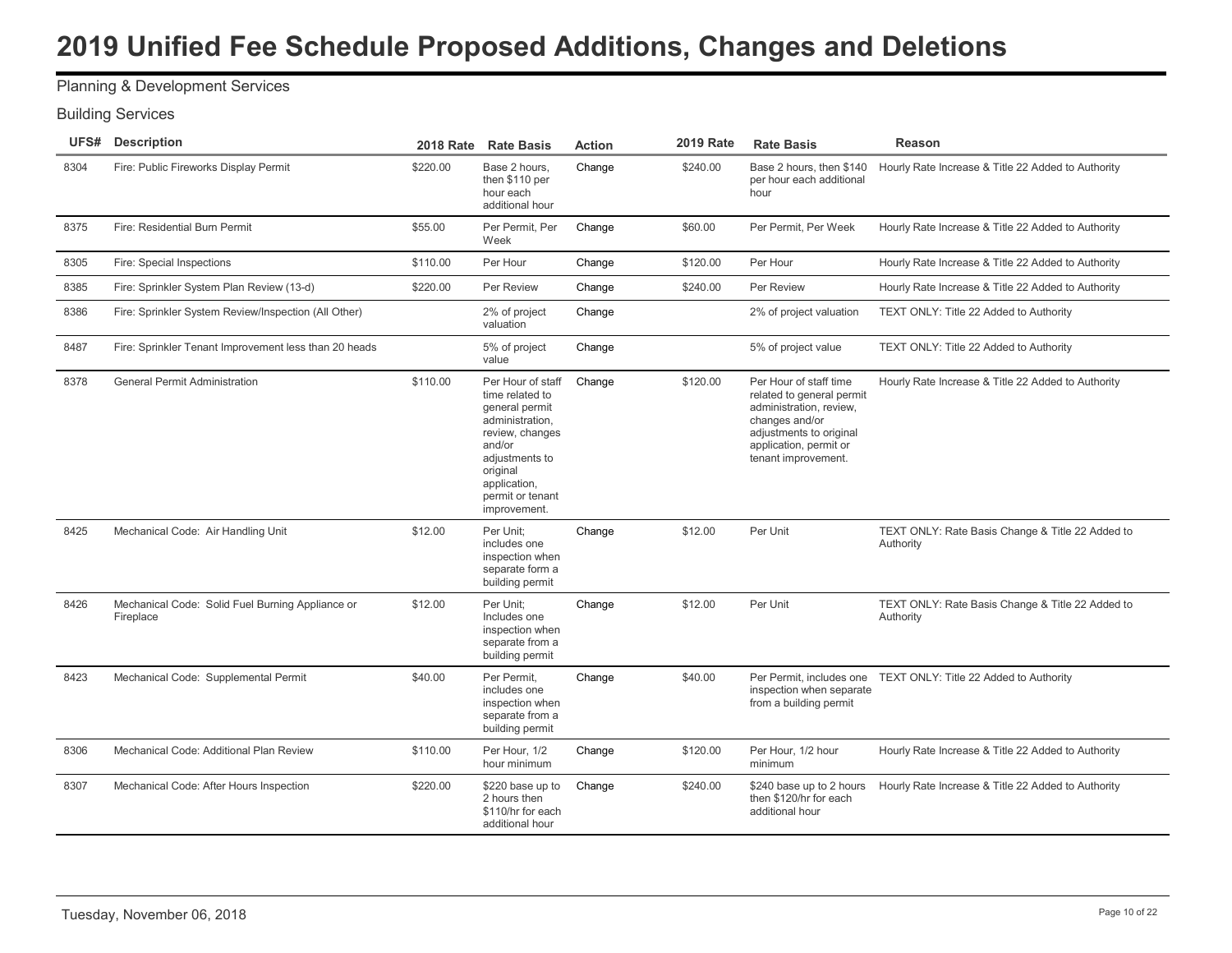# Planning & Development Services

| UFS# | <b>Description</b>                                     |         | 2018 Rate Rate Basis                                                                                                                                                                          | <b>Action</b> | <b>2019 Rate</b> | <b>Rate Basis</b>                                                                                                                                      | Reason                                                                       |
|------|--------------------------------------------------------|---------|-----------------------------------------------------------------------------------------------------------------------------------------------------------------------------------------------|---------------|------------------|--------------------------------------------------------------------------------------------------------------------------------------------------------|------------------------------------------------------------------------------|
| 8313 | Mechanical Code: Appliance > 100,000 BTU               | \$20.00 | Per Unit.<br>includes one<br>inspection when<br>separate from a<br>building permit                                                                                                            | Change        | \$20.00          | Per Unit                                                                                                                                               | TEXT ONLY: Rate basis Change Title 22 Added to<br>Authority                  |
| 8312 | Mechanical Code: Appliance Under 100,000 BTU           | \$16.00 | Per Unit,<br>includes one<br>inspection when<br>separate from a<br>building permit                                                                                                            | Change        | \$16.00          | Per Unit                                                                                                                                               | TEXT ONLY: Rate Basis Change & Title 22 Added to<br>Authority                |
| 8327 | Mechanical Code: Boiler Compressor over 3,300,000 BTU  | \$94.00 | Per Unit,<br>Includes one<br>inspection when<br>separate from a<br>building permit                                                                                                            | Change        | \$94.00          | Per Unit                                                                                                                                               | TEXT ONLY: Rate Basis Change & Title 22 Added to<br>Authority                |
| 8324 | Mechanical Code: Boiler Compressor up to 1,165,000 BTU | \$39.00 | Per Unit.<br>Includes one<br>inspection when<br>separate from a<br>building permit                                                                                                            | Change        | \$39.00          | Per Unit                                                                                                                                               | TEXT ONLY: Rate Basis Change & Title 22 Added to<br>Authority                |
| 8322 | Mechanical Code: Boiler Compressor Up to 165,000 BTU   | \$16.00 | Per Unit.<br>Includes one<br>inspection when<br>separate from a<br>building permit                                                                                                            | Change        | \$16.00          | Per Unit                                                                                                                                               | TEXT ONLY: Rate Basis Change & Title 22 Added to<br>Authority                |
| 8325 | Mechanical Code: Boiler Compressor up to 3,300,000 BTC | \$57.00 | Per Unit,<br>Includes one<br>inspection when<br>separate from a<br>building permit                                                                                                            | Change        | \$57.00          | Per Unit                                                                                                                                               | TEXT ONLY: Rate Basis Change & Title 22 Added to<br>Authority                |
| 8323 | Mechanical Code: Boiler/Compressor up to 330,000 BTU   | \$29.00 | Per Unit,<br>Includes one<br>inspection when<br>separate from a<br>building permit                                                                                                            | Change        | \$29.00          | Per Unit                                                                                                                                               | TEXT ONLY: Rate Basis Change & Title 22 Added to<br>Authority                |
| 8408 | Mechanical Code: Commercial or Type 1 Hood             |         | Fee per<br>valuation, except<br>when valuation is<br>not available or<br>reliable, then<br>\$110/hr. Fee per<br>valuation equals<br>the same<br>amounts<br>presented in UFS<br>#8412 - #8420. | Change        |                  | when valuation is not<br>available or reliable, then<br>\$120/hr. Fee per<br>valuation equals the<br>same amounts presented<br>in UFS # 8412 - # 8420. | Fee per valuation, except Hourly Rate Increase & Title 22 Added to Authority |
| 9010 | Mechanical Code: Complex Systems                       |         | Per UFS<br>Appendix B, PDS<br>UFS Policy #9                                                                                                                                                   | Change        |                  | Per UFS Appendix B,<br>PDS UFS Policy #9                                                                                                               | TEXT ONLY: Title 22 Added to Authority                                       |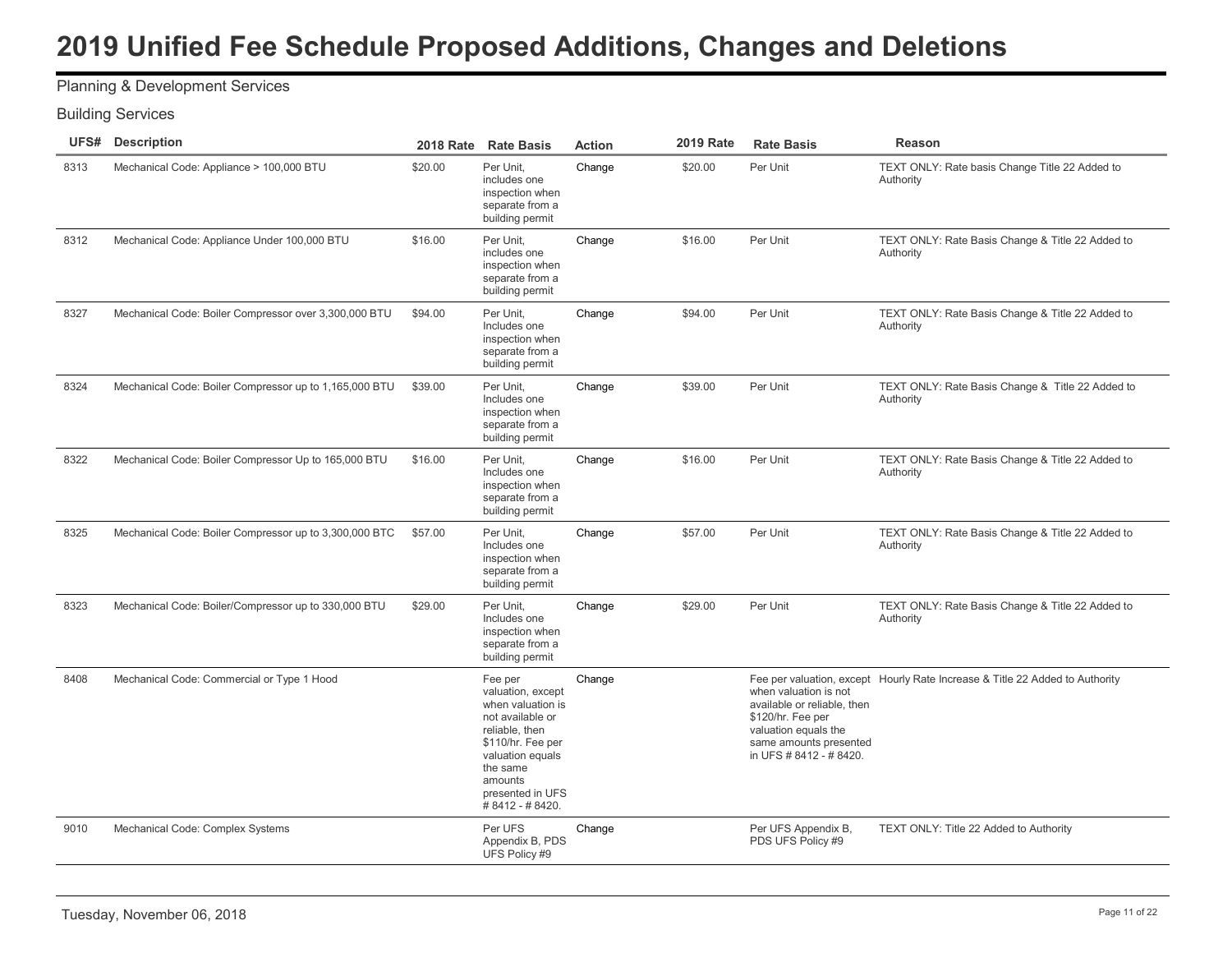# Planning & Development Services

| UFS# | <b>Description</b>                                | <b>2018 Rate</b> | <b>Rate Basis</b>                                                                                                                                                                                   | <b>Action</b> | <b>2019 Rate</b> | <b>Rate Basis</b>                                                                                                                                                                 | <b>Reason</b>                                                        |
|------|---------------------------------------------------|------------------|-----------------------------------------------------------------------------------------------------------------------------------------------------------------------------------------------------|---------------|------------------|-----------------------------------------------------------------------------------------------------------------------------------------------------------------------------------|----------------------------------------------------------------------|
| 8405 | Mechanical Code: Gas Piping Residential/Accessory | \$8.00           | Per unit or outlet:<br>includes one<br>inspection per<br>inspection<br>category when<br>not associated<br>with a building<br>permit                                                                 | Change        | \$8.00           | Per unit or outlet                                                                                                                                                                | TEXT ONLY: Rate Basis Change & Title 22 Added to<br>Authority        |
| 8406 | Mechanical Code: Gas Piping/Commercial            | \$12.00          | Per Gas<br>Appliance or<br>Piping<br>Connection +<br>Plan Review per<br>Unified Fee<br>Schedule.<br>Includes one<br>inspection of the<br>systems when<br>not associated<br>with building<br>permit. | Change        | \$12.00          | Per Gas Appliance or<br>Piping Connection + Plan<br>Review per Unified Fee<br>Schedule. Includes one<br>inspection of the systems<br>when not associated with<br>building permit. | TEXT ONLY: Title 22 Added to Authority                               |
| 8404 | Mechanical Code: Heat Pump/Mini-split             | \$12.00          | Per Unit: fee<br>includes one<br>inspection per<br>inspection<br>category                                                                                                                           | Change        | \$12.00          | Per Unit                                                                                                                                                                          | TEXT ONLY: Rate Basis Change & Title 22 Added to<br>Authority        |
| 8427 | Mechanical Code: Heating Fuel Tanks               | \$12.00          | Per unit: includes<br>one inspection<br>when separate<br>from a building<br>permit                                                                                                                  | Change        | \$12.00          | Per unit                                                                                                                                                                          | TEXT ONLY: Rate Basis Change & Title 22 Added to<br>Authority        |
| 8308 | Mechanical Code: Inspections Other                | \$110.00         | Per Hour, one<br>hour minimum                                                                                                                                                                       | Change        | \$120.00         | Per Hour, one hour<br>minimum                                                                                                                                                     | Hourly Rate Increase & Title 22 Added to Authority                   |
| 8309 | Mechanical Code: Other Equipment Reg              | \$15.00          | Per<br>Appliance/Tank,<br>includes one<br>inspection when<br>separate from a<br>building permit                                                                                                     | Change        | \$15.00          | Per Appliance/Tank                                                                                                                                                                | TEXT ONLY: Rate Basis Change & Title 22 Added to<br>Authority        |
| 8310 | <b>Mechanical Code: Permits</b>                   | \$40.00          | Per Permit                                                                                                                                                                                          | Change        | \$40.00          | Per Permit--includes 1<br>inspection when not<br>associated with a building<br>permit (Mechanical<br>Permit)                                                                      | TEXT ONLY: Rate Basis Clarification & Title 22 Added to<br>Authority |
| 8407 | Mechanical Code: Propane Tank                     | \$16.00          | Per Unit:<br>includes one<br>inspection                                                                                                                                                             | Change        | \$16.00          | Per Unit: includes one<br>inspection                                                                                                                                              | TEXT ONLY: Title 22 Added to Authority                               |
| 8311 | Mechanical Code: Re-Inspection                    | \$110.00         | Per Inspection                                                                                                                                                                                      | Change        | \$120.00         | Per Inspection                                                                                                                                                                    | Hourly Rate Increase & Title 22 Added to Authority                   |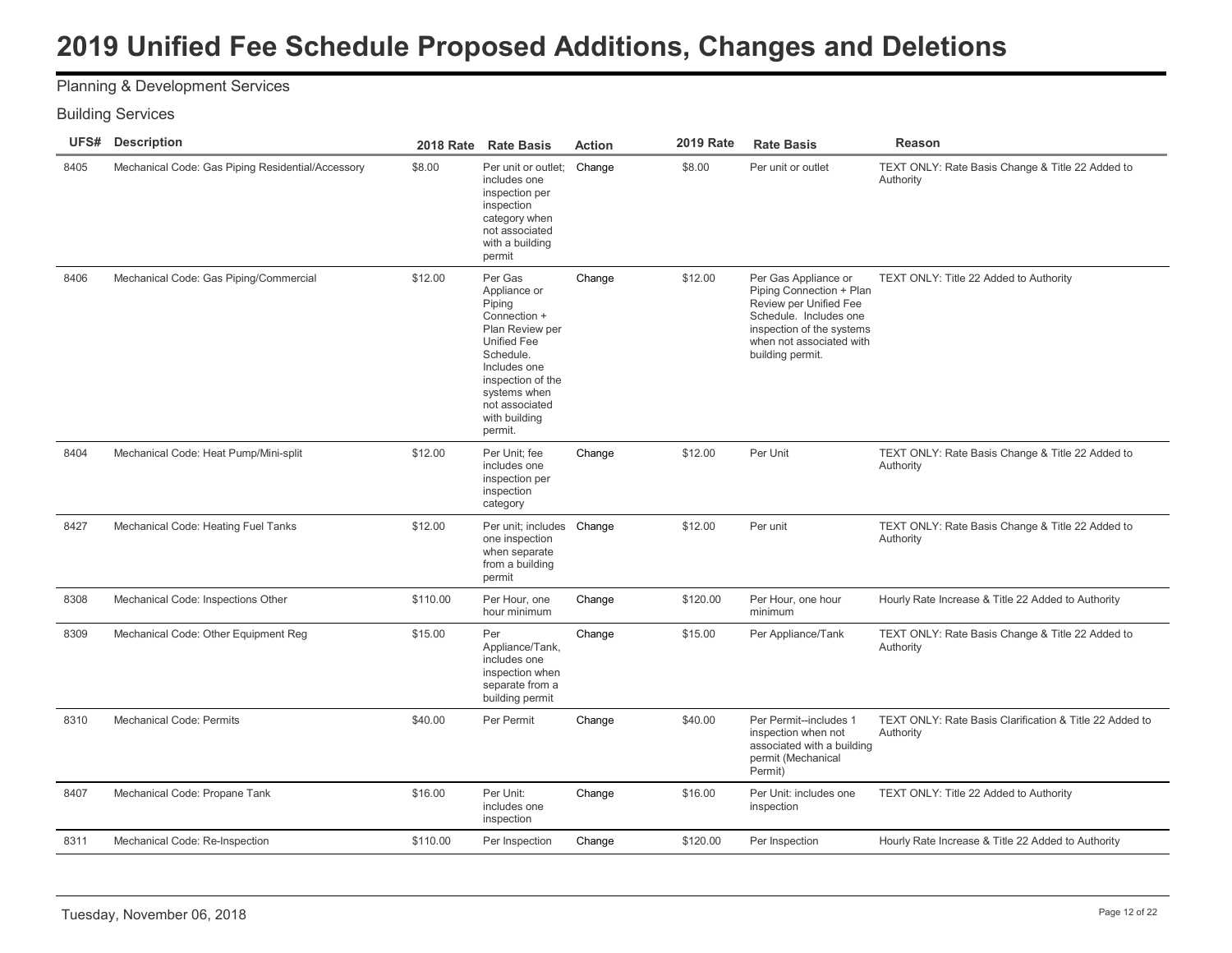# Planning & Development Services

| 8424 | Mechanical Code: Simple Appliance or Vent                          | \$10.00  | Per Unit:<br>includes one<br>inspection when<br>separate from a<br>building permit | Change | \$10.00  | Per Unit                       | TEXT ONLY: Rate Basis Change & Title 22 Added to<br>Authority                                                                                                  |
|------|--------------------------------------------------------------------|----------|------------------------------------------------------------------------------------|--------|----------|--------------------------------|----------------------------------------------------------------------------------------------------------------------------------------------------------------|
| 8332 | Mobile Home Double Wide Permit Fee (Park)                          | \$440.00 | Per Story                                                                          | Change | \$440.00 | Per Story                      | TEXT ONLY: Title 22 Added to Authority                                                                                                                         |
| 8333 | Mobile Home Double Wide Permit Fee (Residential Lot)               | \$550.00 | Per Story                                                                          | Change | \$550.00 | Per Story                      | TEXT ONLY: Title 22 Added to Authority                                                                                                                         |
| 8331 | Mobile Home Double Wide PrePlan CK (Park)                          | \$110.00 | Per Double<br>Wide                                                                 | Delete | \$120.00 | Per Double Wide                | Separate UFS for a deposit fee is unnecessary. The<br>deposit collected is applied to final fees due on permit. The<br>actual fees due are in the UFS already. |
| 8329 | Mobile Home Double Wide PrePlan Deposit (Residential<br>Lot)       | \$150.00 | Per Double<br>Wide                                                                 | Delete | \$150.00 | Per Double Wide                | Separate UFS for a deposit fee is unnecessary. The<br>deposit collected is applied to final fees due on permit. The<br>actual fees due are in the UFS already. |
| 8389 | Mobile Home Plan Review Fee                                        | \$110.00 | Per Application                                                                    | Change | \$120.00 | Per Application                | Hourly Rate Increase & Title 22 Added to Authority                                                                                                             |
| 8392 | Mobile Home Quadruple Wide Permit Fee (Park)                       | \$660.00 | Per Story                                                                          | Change | \$660.00 | Per Story                      | TEXT ONLY: Title 22 Added to Authority                                                                                                                         |
| 8393 | Mobile Home Quadruple Wide Permit Fee (Residential)                | \$770.00 | Per Story                                                                          | Change | \$770.00 | Per Story                      | TEXT ONLY: Title 22 Added to Authority                                                                                                                         |
| 8391 | Mobile Home Quadruple Wide PrePlan (Park Lot)                      | \$175.00 | Per Mobile<br>Home                                                                 | Change | \$175.00 | Per Mobile Home                | TEXT ONLY: Title 22 Added to Authority                                                                                                                         |
| 8390 | Mobile Home Quadruple Wide PrePlan Deposit<br>(Residential Lot)    | \$225.00 | Per Mobile<br>Home                                                                 | Delete | \$225.00 | Per Mobile Home                | Separate UFS for a deposit fee is unnecessary. The<br>deposit collected is applied to final fees due on permit. The<br>actual fees due are in the UFS already. |
| 8334 | Mobile Home Reinspection                                           | \$110.00 | Per Hour                                                                           | Change | \$120.00 | Per Hour                       | Hourly Rate Increase & Title 22 Added to Authority                                                                                                             |
| 8338 | Mobile Home Single Wide Permit Fee (Park)                          | \$275.00 | Per Story                                                                          | Change | \$275.00 | Per Story                      | TEXT ONLY: Title 22 Added to Authority                                                                                                                         |
| 8340 | Mobile Home Single Wide Permit Fee (Residential Lot)               | \$385.00 | Per Story                                                                          | Change | \$385.00 | Per Story                      | TEXT ONLY: Title 22 Added to Authority                                                                                                                         |
| 8336 | Mobile Home Single Wide PrePlan Deposit (Park)                     | \$100.00 | Per Single Wide<br>Mobile Home                                                     | Delete | \$100.00 | Per Single Wide Mobile<br>Home | Separate UFS for a deposit fee is unnecessary. The<br>deposit collected is applied to final fees due on permit. The<br>actual fees due are in the UFS already. |
| 8335 | Mobile Home Single Wide PrePlan Deposit (Residential Lot) \$125.00 |          | Per Single Wide<br>Mobile                                                          | Delete | \$125.00 | Per Single Wide Mobile         | Separate UFS for a deposit fee is unnecessary. The<br>deposit collected is applied to final fees due on permit. The<br>actual fees due are in the UFS already. |
| 8345 | Mobile Home Triple Wide Permit Fee (Park)                          | \$550.00 | Per Story                                                                          | Change | \$550.00 | Per Story                      | TEXT ONLY: Title 22 Added to Authority                                                                                                                         |
| 8346 | Mobile Home Triple Wide Permit Fee (Residential Lot)               | \$660.00 | Per Story                                                                          | Change | \$660.00 | Per Story                      | TEXT ONLY: Title 22 Added to Authority                                                                                                                         |
| 8344 | Mobile Home Triple Wide PrePlan Deposit (Park)                     | \$150.00 | Per Triple Wide<br>Mobile Home                                                     | Delete | \$150.00 | Per Triple Wide Mobile<br>Home | Separate UFS for a deposit fee is unnecessary. The<br>deposit collected is applied to final fees due on permit. The<br>actual fees due are in the UFS already. |
| 8342 | Mobile Home Triple Wide PrePlan Deposit (Residential Lot)          | \$200.00 | Per Triple Wide<br>Mobile Home                                                     | Delete | \$200.00 | Per Triple Wide Mobile<br>Home | Separate UFS for a deposit fee is unnecessary. The<br>deposit collected is applied to final fees due on permit. The<br>actual fees due are in the UFS already. |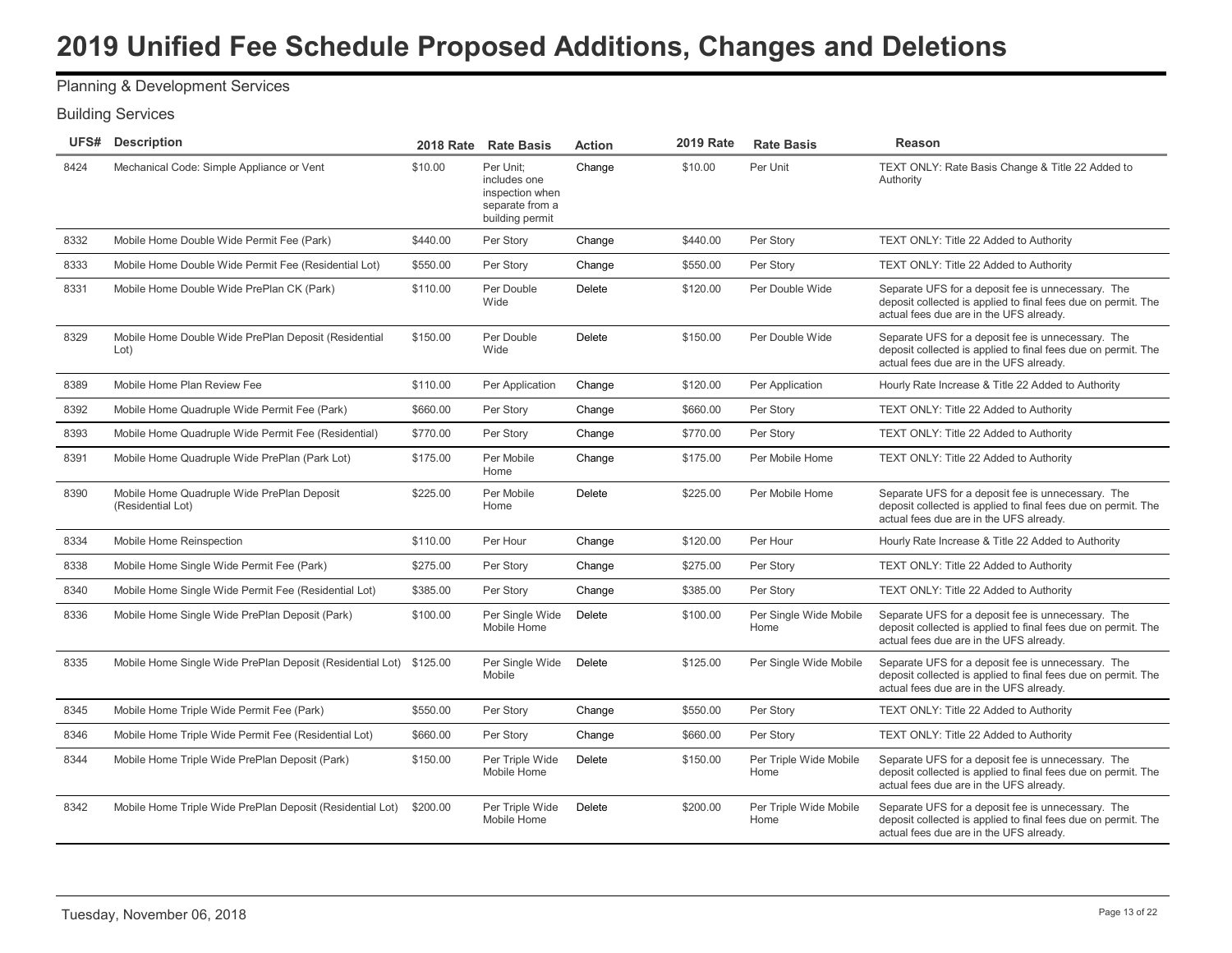### Planning & Development Services

| UFS# | <b>Description</b>                                                                    | <b>2018 Rate</b> | <b>Rate Basis</b>                                                                                        | <b>Action</b> | <b>2019 Rate</b> | <b>Rate Basis</b>                                                      | Reason                                                                                                      |
|------|---------------------------------------------------------------------------------------|------------------|----------------------------------------------------------------------------------------------------------|---------------|------------------|------------------------------------------------------------------------|-------------------------------------------------------------------------------------------------------------|
| 8374 | Moved House Inspection                                                                | \$220.00         | \$220 base up to<br>1 hour then<br>\$110/hr for each<br>additional hour                                  | Delete        | \$240.00         | \$240 base up to 1 hour<br>then \$120/hr for each<br>additional hour   | Fee no longer used. Moved house process revised.                                                            |
| 8377 | Occupancy Permit- Commercial: Change of Use/Tennant<br>Improvement - No Value Project |                  | Project Valuation Change<br>+ Fees                                                                       |               | \$240.00         | \$240 Base up to 1 hour,<br>then \$120 per hour for<br>additional time | Rate Basis Change & Title 22 Added to Authority                                                             |
| 8397 | Plumbing Sewage Ejector Inspection                                                    | \$110.00         | \$110 Base up to<br>1 hour then<br>\$110/hr for each<br>additional hour                                  | Change        | \$120.00         | \$120 Base up to 1 hour<br>then \$120/hr for each<br>additional hour   | Hourly Rate Increase & Title 22 Added to Authority                                                          |
| 8348 | Plumbing: After Hours Inspection                                                      | \$220.00         | \$220 base up to<br>2 hour then<br>\$110/hr for each<br>additional hour                                  | Change        | \$240.00         | \$240 base up to 2 hour<br>then \$120/hr for each<br>additional hour   | Hourly Rate Increase & Title 22 Added to Authority                                                          |
| 8353 | Plumbing: Backflow Protective Device                                                  | \$10.00          | Per Unit,<br>Includes one<br>inspection when<br>separate from a<br>building permit                       | Change        | \$10.00          | Per Unit                                                               | TEXT ONLY: Rate Basis Change & Title 22 Added to<br>Authority                                               |
| 8349 | Plumbing: Complex Systems                                                             |                  | Per UFS<br>Appendix B, PDS<br>UFS Policy #9                                                              | Change        |                  | Per UFS Appendix B,<br>PDS UFS Policy #9                               | TEXT ONLY: Title 22 Added to Authority                                                                      |
| 8358 | Plumbing: Down Spout Commercial                                                       | \$10.00          | Per Unit.<br>includes one<br>inspection when<br>separate from a<br>building permit                       | Change        | \$10.00          | Per Unit                                                               | TEXT ONLY: Rate Basis Change & Title 22 Added to<br>Authority                                               |
| 8355 | Plumbing: Drain                                                                       | \$10.00          | Per Unit,<br>includes one<br>inspection when<br>separate from a<br>building permit                       | Change        | \$10.00          | Per Unit                                                               | TEXT ONLY: Rate Basis Change & Title 22 Added to<br>Authority                                               |
| 8356 | Plumbing: Fixture                                                                     | \$10.00          | Per Unit.<br>includes one<br>inspection when<br>separate from a<br>building permit                       | Change        | \$10.00          | Per Unit                                                               | TEXT ONLY: Rate Basis Change & Title 22 Added to<br>Authority                                               |
| 8359 | Plumbing: Grease Interceptor                                                          | \$110.00         | \$110 base up to<br>1 hour then<br>$$110/hr + $12.00$<br>per unit                                        | Change        | \$120.00         | \$120 base up to 1 hour<br>then \$120/hr + \$12.00<br>per unit         | Hourly rate increase & Title 22 Added to Authority                                                          |
| 8398 | Plumbing: Hydronic System                                                             | \$110.00         | \$110 base up to<br>1 hour then<br>\$110/hr for each<br>additional hour +<br>\$12 per hydronic<br>system | Change        | \$60.00          | Per System                                                             | Adjustment of fee to reflect reduced review time and<br>change rate basis. Also Title 22 Added to Authority |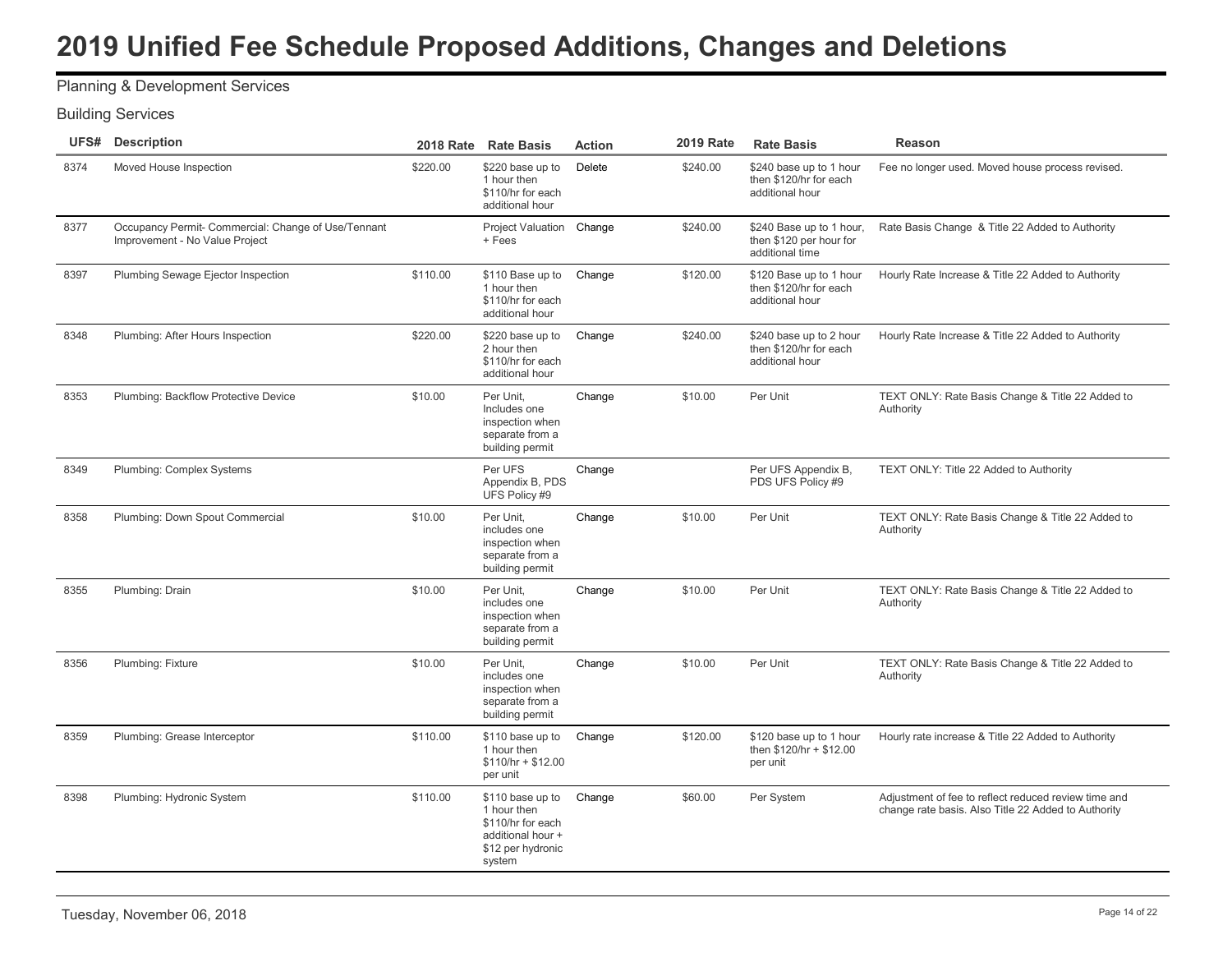### Planning & Development Services

| UFS# | <b>Description</b>                              | <b>2018 Rate</b> | <b>Rate Basis</b>                                                                  | <b>Action</b> | <b>2019 Rate</b> | <b>Rate Basis</b>                                                                                          | <b>Reason</b>                                                                                                 |
|------|-------------------------------------------------|------------------|------------------------------------------------------------------------------------|---------------|------------------|------------------------------------------------------------------------------------------------------------|---------------------------------------------------------------------------------------------------------------|
| 8361 | Plumbing: Large Backflow Preventor Device       | \$15.00          | Per Unit +<br>\$110/hr over one<br>hour                                            | Change        | \$15.00          | Per Unit + \$120/hr over<br>one hour                                                                       | Rate Basis Change due to Hourly Rate Increase & Title 22<br>Added to Authority                                |
| 8354 | Plumbing: Lawn Sprinkler System                 | \$10.00          | Per Unit,<br>includes one<br>inspection when<br>separate from a<br>building permit | Change        | \$10.00          | Per Unit                                                                                                   | TEXT ONLY: Rate Basis Change & Title 22 Added to<br>Authority                                                 |
| 8350 | Plumbing: Permit                                | \$40.00          | Per Permit                                                                         | Change        | \$40.00          | Per Permit--includes 1<br>inspection when not<br>associated with a building<br>permit (Plumbing<br>Permit) | TEXT ONLY: Title 22 Added to Authority                                                                        |
| 8351 | Plumbing: Permit Supplemental                   | \$40.00          | Per Permit                                                                         | Change        | \$40.00          | Per Permit                                                                                                 | TEXT ONLY: Title 22 Added to Authority                                                                        |
| 8347 | Plumbing: Plan Review; Additional Plan Review   | \$110.00         | Per Hour, one<br>hour minimum                                                      | Change        | \$120.00         | Per Hour, one hour<br>minimum                                                                              | Hourly Rate Increase & Title 22 Added to Authority                                                            |
| 8352 | Plumbing: Reinspection                          | \$110.00         | Per Inspection                                                                     | Change        | \$120.00         | Per Inspection                                                                                             | Hourly Rate Increase & Title 22 Added to Authority                                                            |
| 8362 | Plumbing: Sewer                                 | \$15.00          | Per Unit.<br>includes one<br>inspection when<br>separate from a<br>building permit | Change        | \$15.00          | Per Unit                                                                                                   | TEXT ONLY: Rate Basis Change & Title 22 Added to<br>Authority                                                 |
| 8357 | Plumbing: Water Heater                          | \$10.00          | Per Unit.<br>includes one<br>inspection when<br>separate from a<br>building permit | Change        | \$10.00          | Per Unit                                                                                                   | TEXT ONLY: Rate Basis Change & Title 22 Added to<br>Authority                                                 |
| 8360 | Plumbing: Water Treatment Equipment Residential | \$10.00          | Per Unit,<br>includes one<br>inspection when<br>separate from a<br>building permit | Change        | \$10.00          | Per Unit                                                                                                   | TEXT ONLY: Rate Basis Change & Title 22 Added to<br>Authority                                                 |
| 8428 | Records / Archiving                             | \$25.00          | Per Case except<br>Mechanical,<br>Plumbing &<br><b>Burn</b>                        | Delete        | \$25.00          | Per Case except<br>Mechanical, Plumbing &<br><b>Burn</b>                                                   | This fee is being deleted because we are implementing a<br>new Permit System and the records will be digital. |
| 2883 | Small Project Flat Rate (Residential Only)      |                  |                                                                                    | New           | \$120.00         | Per Application--<br>Residential re-roof,<br>window replacement &<br>siding replacement Only               | Provide a flat rate fee for Residential Small Project Permits                                                 |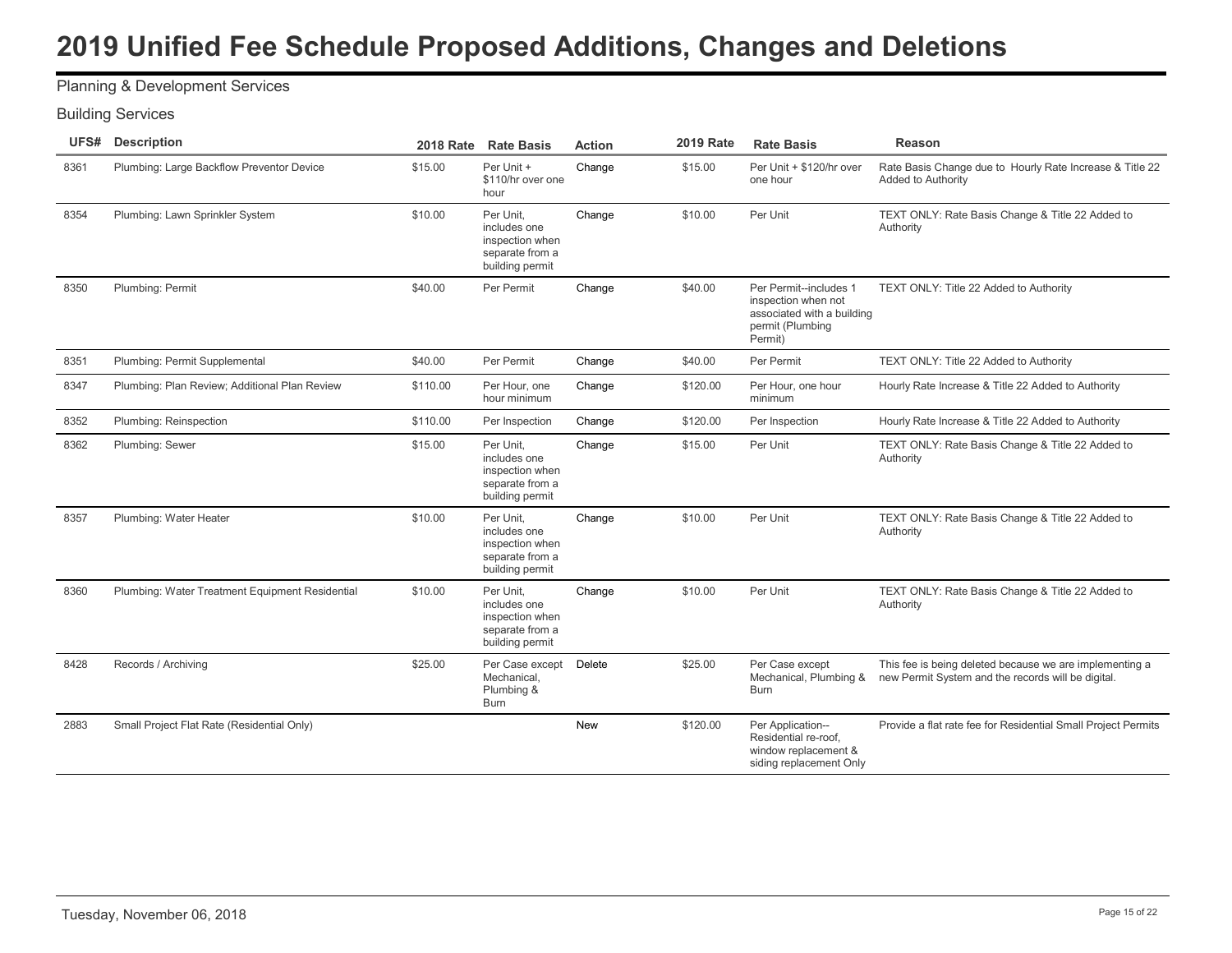# Planning & Development Services

| UFS# | Description                                                |            | 2018 Rate Rate Basis                                                                                                                                                                                  | <b>Action</b> | 2019 Rate  | <b>Rate Basis</b>                                                                                                                                                                         | Reason                                                                       |
|------|------------------------------------------------------------|------------|-------------------------------------------------------------------------------------------------------------------------------------------------------------------------------------------------------|---------------|------------|-------------------------------------------------------------------------------------------------------------------------------------------------------------------------------------------|------------------------------------------------------------------------------|
| 8421 | Special Inspection                                         | \$110.00   | Per Inspection<br>when not<br>associated with a<br>permit case, or<br>when associated<br>with an expired<br>permit, or when<br>associated with a<br>revision or tenant<br>improvement, or<br>similar. | Change        | \$120.00   | Per Inspection when not<br>associated with a permit<br>case, or when associated<br>with an expired permit, or<br>when associated with a<br>revision or tenant<br>improvement, or similar. | Hourly Rate Increase & Title 22 Added to Authority                           |
| 8495 | Specialty Systems Review/Inspection                        |            | 2% of project<br>Valuation                                                                                                                                                                            | Change        |            | 2% of project Valuation                                                                                                                                                                   | TEXT ONLY: Title 22 Added to Authority                                       |
| 8369 | Title Eliminations (Mobile Homes)                          | \$110.00   | \$110 per hour<br>per application,<br>minimum 1/2<br>hour                                                                                                                                             | Change        | \$120.00   | \$120 per hour per<br>application, minimum 1/2<br>hour                                                                                                                                    | Hourly Rate Increase                                                         |
|      | <b>Natural Resources</b>                                   |            |                                                                                                                                                                                                       |               |            |                                                                                                                                                                                           |                                                                              |
| 8445 | Administrative Review of Shoreline Conditional Use Permits | \$880.00   | per application                                                                                                                                                                                       | Change        | \$975.00   | per application                                                                                                                                                                           | Rate Change, Rate Basis Change & Authority updated                           |
| 9007 | Archeology Review                                          | \$110.00   | Per Review<br>outside of<br>Shorelines                                                                                                                                                                | Change        | \$120.00   | Per Review                                                                                                                                                                                | Hourly Rate Increase & Authority Updated                                     |
| 8244 | Clearing: Conversion Option Harvest Plan                   | \$575.00   | per application                                                                                                                                                                                       | Change        | \$630.00   | per application                                                                                                                                                                           | Rate Change & Authority updated                                              |
| 8435 | Critical Area (CA) Variance/ Reasonable Use Type III       | \$2,300.00 | per application                                                                                                                                                                                       | Change        | \$2,750.00 | per application                                                                                                                                                                           | Rate Change & Authority updated                                              |
| 9026 | Geohazard Mitigation Review (Non-Vegetation)               | \$165.00   | Per Application                                                                                                                                                                                       | Change        | \$180.00   | Per Application                                                                                                                                                                           | Description Change, Rate change & Authority Updated                          |
| 8268 | Grading/Clearing Application                               | \$575.00   | \$525 up to<br>10,000 cubic yds<br>then \$110 each<br>additional 10,000<br>cubic yds or up to<br>5 acres of<br>clearing then<br>\$110 each<br>additional 5<br>acres per<br>application                | Change        | \$300.00   | \$300 up to 10,000 cubic<br>yds then \$120 each<br>additional 10,000 cubic<br>yds or up to 5 acres of<br>clearing then \$120 each<br>additional 5 acres per<br>application                | Rate Basis Change, hourly rate change & Authority updated                    |
| 8263 | Gravel Mining Administrative Approvals                     | \$925.00   | per application                                                                                                                                                                                       | Change        | \$1,010.00 | per application                                                                                                                                                                           | Rate Change & Authority Updated                                              |
| 8252 | Gravel Mining Fee - Active                                 | \$480.00   | \$480 base rate<br>up to 10-acres of<br>disturbed area<br>then \$42 per acre<br>up to \$1,200 per<br>application                                                                                      | Change        | \$520.00   | \$520 base rate up to 10-<br>acres of disturbed area<br>then \$45 per acre up to<br>\$1,300 per application                                                                               | Rate Change & Authority Updated                                              |
| 8253 | Gravel Mining Fee - Inactive                               | \$305.00   | \$305 Base up to<br>10 acres then<br>\$42 an acre up to<br>\$900                                                                                                                                      | Change        | \$335.00   | then \$45 an acre up to<br>\$975.00                                                                                                                                                       | \$335 Base up to 10 acres Rate change, Rate basis change & Authority Updated |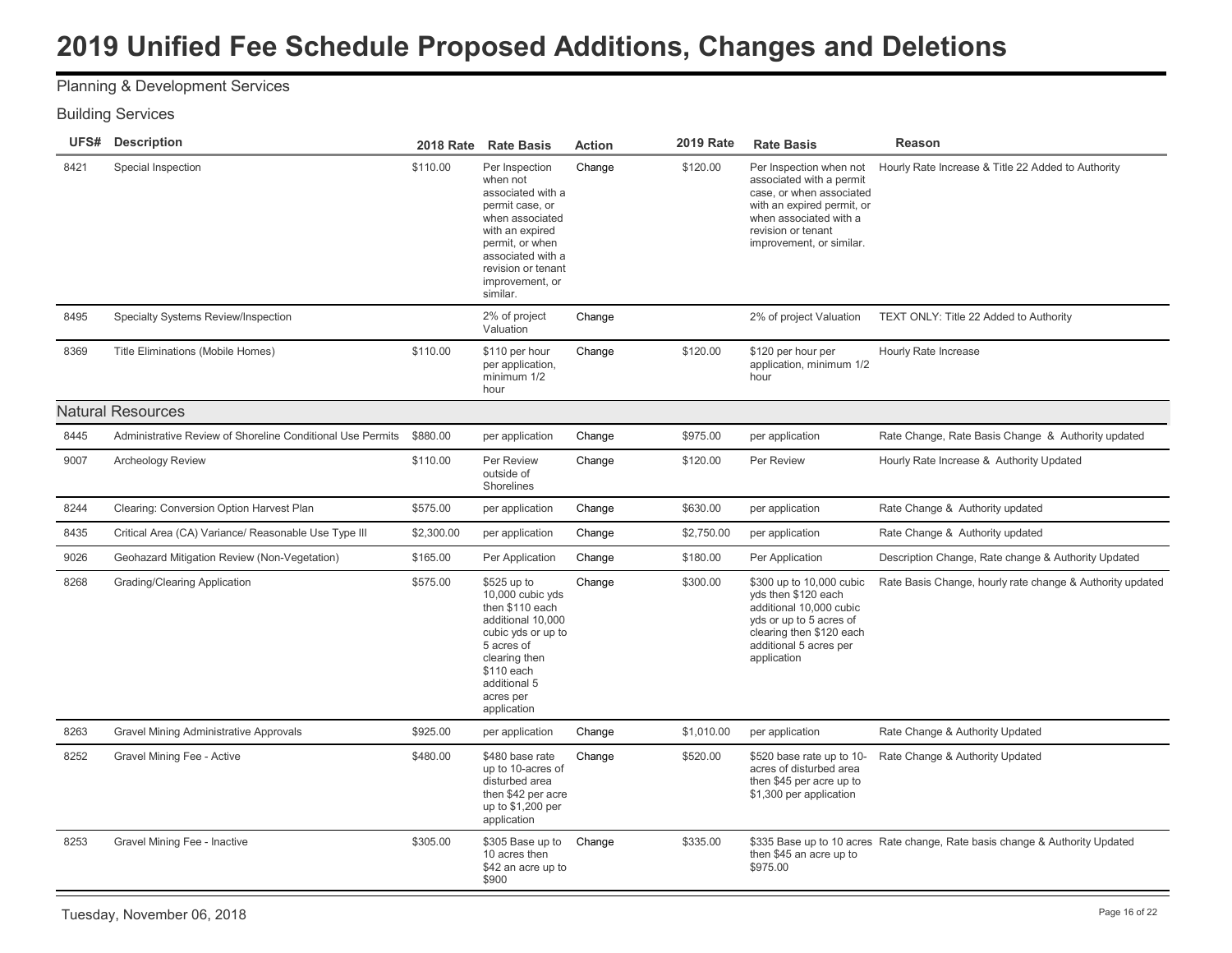# Planning & Development Services

#### Natural Resources

|      | <b>UFS#</b> Description                                                                                                                 |          | 2018 Rate Rate Basis                                                                                 | <b>Action</b> | <b>2019 Rate</b> | <b>Rate Basis</b>                                                                 | <b>Reason</b>                                                                                                                                                    |
|------|-----------------------------------------------------------------------------------------------------------------------------------------|----------|------------------------------------------------------------------------------------------------------|---------------|------------------|-----------------------------------------------------------------------------------|------------------------------------------------------------------------------------------------------------------------------------------------------------------|
| 2901 | Mitigation As Built Inspection                                                                                                          |          |                                                                                                      | <b>New</b>    | \$120.00         | Per Inspection                                                                    | UFS Fee 2773 was a combined fee that has been split into<br>two parts: 2773 Mitigation Monitoring and 2901 Mitigation<br>As-Built Inpsection & Authority updated |
| 2773 | <b>Mitigation Monitoring</b>                                                                                                            | \$695.00 | Per Application                                                                                      | Change        | \$640.00         | Per Application                                                                   | Rate Change, combined fee split into two parts: 2773<br>Mitigation Monitoring and 2901 Mitigation As-Built<br>Inpsection & Authority updated                     |
| 2771 | Mitigation Plan Review                                                                                                                  | \$345.00 | Per Application                                                                                      | Change        | \$375.00         | Per Application                                                                   | Rate Change & Authority updated                                                                                                                                  |
| 8246 | Natural Resource Site inspection, Grading, CPAL<br>Compliance. Stormwater                                                               | \$220.00 | per inspection                                                                                       | Change        | \$240.00         | per inspection                                                                    | Description Change, Rate change & Authority Updated                                                                                                              |
| 8247 | Natural Resource Wetland Delineation Review, Technical<br>Report Review, Pre-Development Site Plan Review                               | \$345.00 | per application                                                                                      | Change        | \$375.00         | per review; each<br>technical report                                              | Description change, rate change, rate basis change &<br><b>Authority Updated</b>                                                                                 |
| 9012 | Natural Resources Counter Review                                                                                                        | \$55.00  | per counter<br>review, 30<br>minutes or less                                                         | Change        | \$60.00          | per counter review                                                                | Hourly Rate Increase, Rate basis change & Authority<br>Updated                                                                                                   |
| 8245 | Natural Resources Office Review/Wetland Reconnaissance<br>Review                                                                        | \$220.00 | per permit                                                                                           | Change        | \$240.00         | per permit                                                                        | Rate Change, Description Change & Authority Updated                                                                                                              |
| 8441 | Notification of Activity/Tree Removal                                                                                                   | \$35.00  | Per<br>notification/permit                                                                           | Change        | \$40.00          | Per notification/permit                                                           | Description Change, Rate change & Authority Updated                                                                                                              |
| 8497 | NR Assessment without NR Delineation review                                                                                             | \$460.00 | Per Application,<br>includes office<br>review & NR site<br>inspection                                | Delete        | \$460.00         | office review & NR site<br>inspection                                             | Per Application, includes  Fee deleted--no longer needed with restructured fees                                                                                  |
| 8496 | NR Assessment/Residential Site Plan Review                                                                                              | \$575.00 | Per Application,<br>includes office<br>review & NR site<br>inspection                                | Change        | \$300.00         | Per Application                                                                   | Rate Change, Rate Basis Change & Authority updated                                                                                                               |
| 8270 | NR Setback, Watershed/Stormwater Development<br>Inspections (TESC, stormwater facilities, pervious surface,<br>CAO & Shoreline setback) | \$115.00 | Per inspection,<br>(TESC, Storm)<br>water, Facilities,<br>base material for<br>pervious<br>surfaces) | Change        | \$120.00         | Per inspection                                                                    | Description Change, Rate change, Rate basis change &<br><b>Authority Updated</b>                                                                                 |
| 2844 | NR Staff Wetland Delineation Special Procedure (Single<br>Family Residence Only)                                                        | \$575.00 | \$575.00 up to 4<br>hours then \$110<br>each additional<br>hour                                      | Change        | \$630.00         | \$630.00 up to 4 hours<br>then \$120 each<br>additional hour                      | Rate change, Rate basis change & Authority Updated                                                                                                               |
| 9018 | <b>Permit Revision</b>                                                                                                                  |          | 50% of cost of<br>application                                                                        | Delete        |                  | 50% of cost of<br>application                                                     | Fee deleted--no longer needed with restructured fees &<br>Title 22 changes.                                                                                      |
| 8251 | Pre Application Meeting/Development Consultation                                                                                        | \$575.00 | Per Application                                                                                      | Delete        | \$575.00         | Per Application                                                                   | Fee deleted--no longer needed with restructured fees &<br>Title 22 changes                                                                                       |
| 2884 | <b>Pre-Construction Meeting</b>                                                                                                         |          |                                                                                                      | <b>New</b>    | \$120.00         | per request, up to 1 hour, Updated Fee structure<br>\$120 each additional<br>hour |                                                                                                                                                                  |
| 2885 | Reasonable Use Type II                                                                                                                  |          |                                                                                                      | <b>New</b>    | \$1,440.00       | Per application                                                                   | Fee Structure update--Title 22                                                                                                                                   |
|      |                                                                                                                                         |          |                                                                                                      |               |                  |                                                                                   |                                                                                                                                                                  |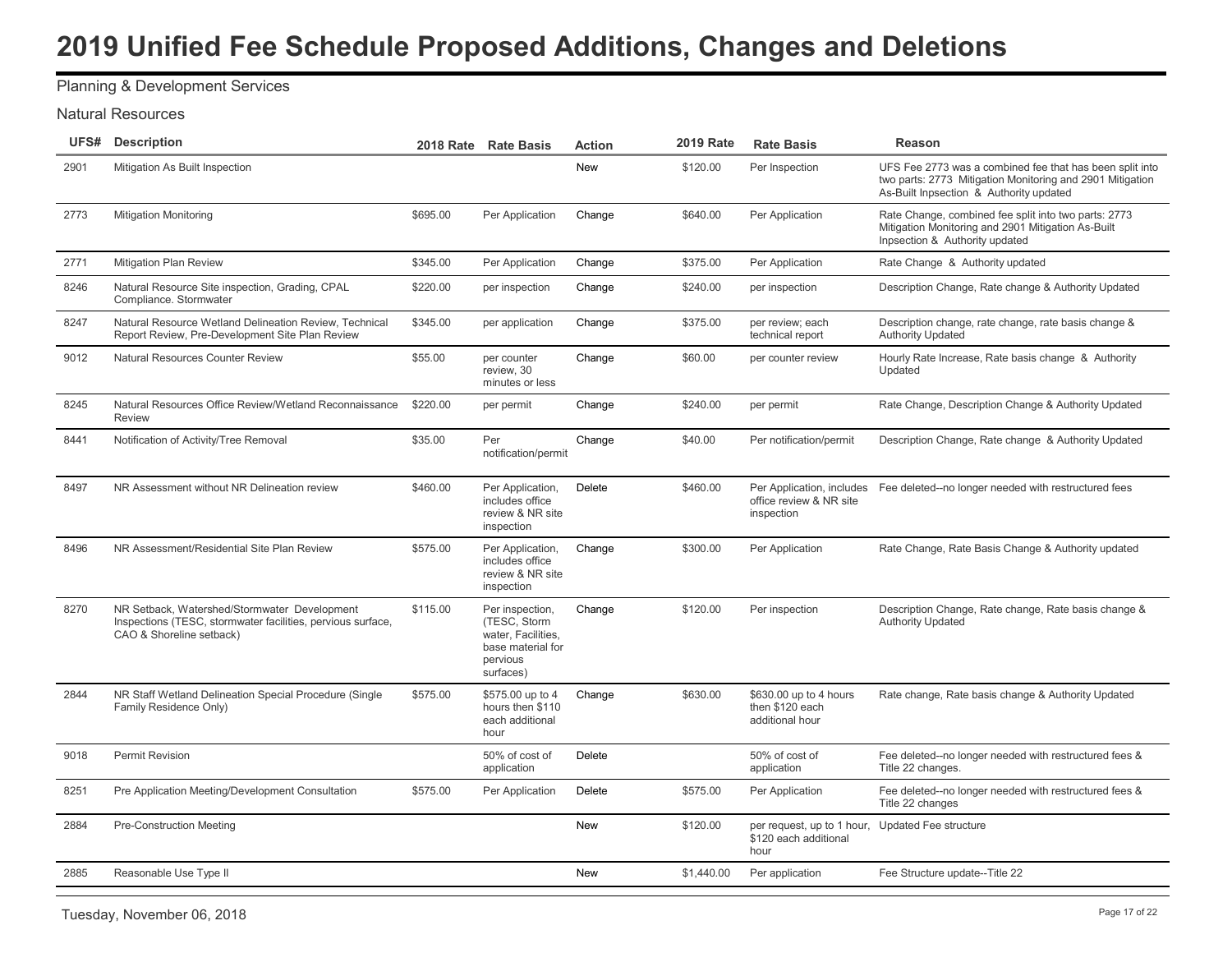# Planning & Development Services

#### Natural Resources

|          | <b>UFS#</b> Description                                                                | <b>2018 Rate</b> | <b>Rate Basis</b>                                                                                     | <b>Action</b> | <b>2019 Rate</b> | <b>Rate Basis</b>                                                       | <b>Reason</b>                                                                    |
|----------|----------------------------------------------------------------------------------------|------------------|-------------------------------------------------------------------------------------------------------|---------------|------------------|-------------------------------------------------------------------------|----------------------------------------------------------------------------------|
| 2774     | Shoreline Permit Extension Request                                                     | \$110.00         | Per Extension<br>Request                                                                              | <b>Delete</b> | \$110.00         | Per Extension Request                                                   | Fee no longer needed due to Tiltle 22 Changes.                                   |
| 8258     | Shoreline Substantial Development Value Adjustment<br>\$250,001 - \$1,000,000          | \$4,040.00       | per application                                                                                       | Change        | \$2,320.00       | per application                                                         | Description Change, Rate change & Authority Updated                              |
| 2886     | Shoreline Substantial Type III                                                         |                  |                                                                                                       | New           | \$2,910.00       | Per application                                                         | Fee Structure update--Title 22                                                   |
| 8254     | Shoreline: Conditional Use Permit                                                      | \$2,300.00       | Per Application                                                                                       | Change        | \$3,240.00       | Per Application (includes<br>public notification fee)                   | Rate Change, Rate basis change & Authority Updated                               |
| 8256     | Shoreline: Permit Revision                                                             |                  | \$220 or 25% of<br>Shoreline Permit<br>Fee: whichever is<br>greater                                   | Delete        |                  | Permit Fee; whichever is Title 22 changes.<br>greater                   | \$220 or 25% of Shoreline Fee deleted--no longer needed with restructured fees & |
| 8255     | Shoreline: Statement of Shoreline Exemption                                            | \$410.00         | Per Application                                                                                       | Change        | \$300.00         | Per Application                                                         | Rate Change & Authority Updated                                                  |
| 8260     | Shoreline: Substantial Development Permit - Type II                                    | \$1,730.00       | per application                                                                                       | Change        | \$1,950.00       | per application                                                         | Description change, rate change & Authority Updated                              |
| 8257     | Shoreline: Substantial Development Value Adjustment<br>$$1,000,001 +$                  | \$7,500.00       | per application                                                                                       | Change        | \$2,989.00       | \$2989 Base then \$490<br>for each additional<br>\$1,000,000 in value   | Description Change, Rate change & Authority Updated                              |
| 8259     | Shoreline: Substantial Development Value Adjustment<br>\$50,001 to \$250,000           | \$2,885.00       | per application                                                                                       | Change        | \$1,365.00       | per application                                                         | Description Change, Rate change & Authority Updated                              |
| 8261     | Shoreline: Variance                                                                    | \$3,465.00       | per application                                                                                       | Change        | \$4,020.00       | per application                                                         | Rate Change & Authority Updated                                                  |
| 8249     | Six-Year Moratorium Removal (Public Hearing)                                           | \$1,210.00       | per application                                                                                       | Delete        | \$1,210.00       | per application                                                         | Fee deleted. Fee is no longer applicable.                                        |
| 8262     | Six-Year Moratorium Removal (SFR Exception)                                            | \$695.00         | per application                                                                                       | Delete        | \$695.00         | per application                                                         | Fee deleted--no longer applicable.                                               |
| Planning |                                                                                        |                  |                                                                                                       |               |                  |                                                                         |                                                                                  |
| 8438     | Comprehensive Plan and/or Development Regulation<br>Docketing Fee                      | \$405.00         | Per application                                                                                       | Change        | \$405.00         | Per application                                                         | Description Change & Authority Updated                                           |
| 2879     | <b>Density Credit</b>                                                                  | \$4,000.00       | per dwelling                                                                                          | Change        | \$4,000.00       | per dwelling                                                            | TEXT ONLY: Title 22 Added to Authority                                           |
| 8275     | Docketed Comprehensive Plan and/or Development<br>Regulation Amendment Application Fee | \$8,800.00       | per application                                                                                       | Change        | \$8,800.00       | per application unless<br>waived by County<br>Council                   | Description Change, Rate Basis text change & Authority<br>Updated                |
| 8271     | Exemption / Legal Lot Stamp                                                            | \$140.00         | Per Lot of<br>Record<br>Determination<br>prior to 2011                                                | Delete        | \$140.00         | Per Lot of Record<br>Determination prior to<br>2011                     | Fee deleted--no longer applicable/                                               |
| 9025     | <b>Legal Notice</b>                                                                    | \$110.00         | per application                                                                                       | Change        | \$120.00         | per application                                                         | Rate Change & Authority Updated                                                  |
| 8440     | <b>LSS/BSP Subdivision Alteration</b>                                                  | \$1,150.00       | per application                                                                                       | Change        | \$1,225.00       | per application                                                         | Description Change, Rate Change & Authority Updated                              |
| 8272     | <b>Major Project Permit</b>                                                            | \$8,800.00       | \$8800 base +<br>\$110/hour after<br>80 hours(For<br>Hearing<br>Examiner costs<br>see Council<br>UFS) | Change        | \$9,600.00       | after 80 hours(For<br><b>Hearing Examiner costs</b><br>see Council UFS) | \$9,600 base + \$120/hour Rate Change & Authority Updated                        |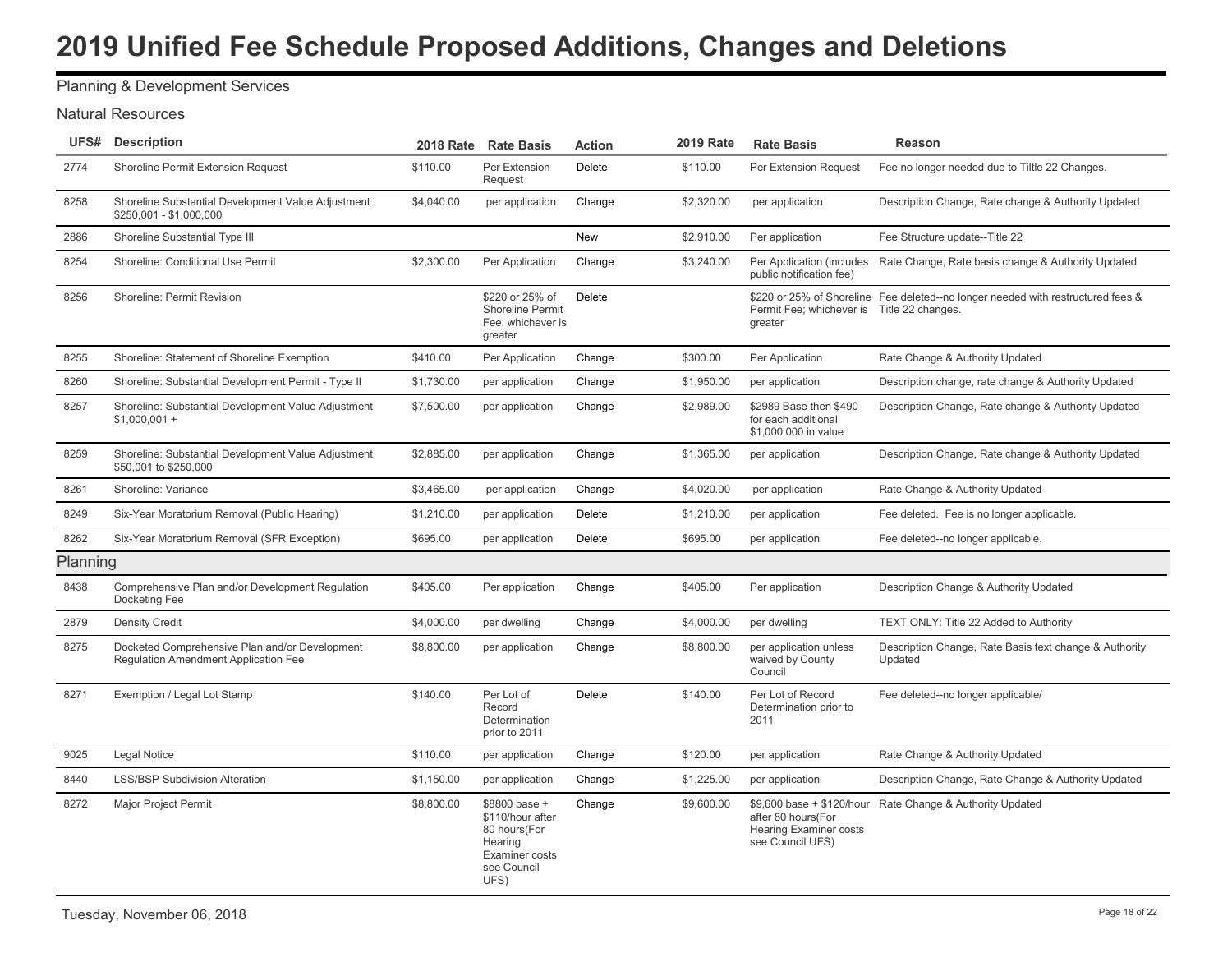### Planning & Development Services

#### Planning

|      | <b>UFS#</b> Description                                                           | <b>2018 Rate</b> | <b>Rate Basis</b>                                                                | <b>Action</b> | <b>2019 Rate</b> | <b>Rate Basis</b>                                                          | Reason                                                                      |
|------|-----------------------------------------------------------------------------------|------------------|----------------------------------------------------------------------------------|---------------|------------------|----------------------------------------------------------------------------|-----------------------------------------------------------------------------|
| 2896 | Major Revision - Type IV Project Permit, Long Subdivision<br>or Binding Site Plan |                  |                                                                                  | <b>New</b>    | \$240.00         | \$240 Base rate up to 2<br>hours, then hourly rate of Tiltle 22<br>\$120   | Updated fee structure to allign with the passage of WCC                     |
| 8500 | Marijuana Waiver-set back                                                         | \$110.00         | per application                                                                  | Change        | \$120.00         | per application                                                            | Hourly Rate Increase & Title 22 Added to Authority                          |
| 2897 | Minor Revision - Type IV Project Permit, Long Subdivision<br>or Binding Site Plan |                  |                                                                                  | New           | \$640.00         | per application                                                            | Updated fee structure to allign with the passage of WCC<br>Tiltle 22        |
| 8299 | Nonconforming Structures Replacement After Natural<br><b>Disaster</b>             | \$465.00         | per application                                                                  | <b>Delete</b> | \$465.00         | per application                                                            | Fee deleted--no longer needed with restructured fees &<br>Title 22 changes. |
| 8300 | Permit Extension or Revision (ADM OR CUP)                                         | \$290.00         | per application                                                                  | Delete        | \$290.00         | per application                                                            | Fee deleted--no longer needed with restructured fees &<br>Title 22 changes. |
| 2824 | Planned Unit Development - Certificate of Completion                              | \$1,150.00       | Per Application                                                                  | Change        | \$1,255.00       | Per Application                                                            | Rate Change & Authority Updated                                             |
| 8274 | Planned Unit Development - Commercial and Residential                             | \$2,885.00       | per application                                                                  | Change        | \$3,150.00       | per application                                                            | Rate Change & Authority Updated                                             |
| 9023 | Pre Application Meeting / Development Consultation                                | \$575.00         | per application                                                                  | Change        | \$500.00         | per application                                                            | Rate Change & Authority Updated                                             |
| 8486 | <b>Public Notification Fee</b>                                                    | \$220.00         | per application                                                                  | Delete        | \$220.00         | per application                                                            | Fee deleted--no longer needed with restructured fees &<br>Title 22 changes. |
| 2845 | Repeat Review Fee for Exemptions                                                  | \$110.00         | Per<br>application/review                                                        | Delete        | \$110.00         | Per application/review                                                     | Fee deleted--no longer needed with restructured fees &<br>Title 22 changes  |
| 8498 | Repeat Review for ADM, CUP, Variance                                              | \$220.00         | Per Hour, base<br>rate for 2 hours.<br>\$110/hour for<br>each additional<br>hour | Delete        | \$220.00         | Per Hour, base rate for 2<br>hours. \$110/hour for<br>each additional hour | Fee deleted--no longer needed with restructured fees &<br>Title 22 changes. |
| 2846 | <b>Rural Density Determination</b>                                                | \$220.00         | Per application                                                                  | Change        | \$240.00         | Per application                                                            | Rate Change & Authority Updated                                             |
| 8276 | <b>SEPA Checklist</b>                                                             | \$400.00         | per application                                                                  | Change        | \$440.00         | per application                                                            | Rate Change & Title 22 Added to Authority                                   |
| 8277 | <b>SEPA EIS Review</b>                                                            | \$2,885.00       | \$2885 base +<br>\$110/hour after<br>20 hours                                    | Change        | \$3,150.00       | \$3,150 base + \$120/hour<br>after 20 hours                                | Rate change, Rate basis change & Authority Updated                          |
| 8298 | Subdivision Variance, Hearing Examiner                                            | \$2,300.00       | per application                                                                  | Change        | \$2,750.00       | per application                                                            | Rate Change & Authority Updated                                             |
| 9022 | Subdivision: Repeat Review Fee                                                    | \$550.00         | per application                                                                  | Delete        | \$550.00         | per application                                                            | Fee deleted--no longer needed with restructured fees &<br>Title 22 changes  |
| 8286 | Subdivision: Binding Site Plan General and/or Specific                            | \$1,150.00       | per application                                                                  | Change        | \$1,255.00       | per application                                                            | Rate Change & Authority Updated                                             |
| 8280 | Subdivision: Exemption Review                                                     | \$575.00         | per application<br>includes<br>exemption<br>stamp                                | Change        | \$900.00         | per application includes<br>exemption stamp                                | Rate Change , Rate Basis Change & Authority Updated                         |
| 8282 | Subdivision: Final Short Plat or Subdivision Plat                                 | \$1,150.00       | per application                                                                  | Change        | \$1,255.00       | per application                                                            | Rate Change & Authority Updated                                             |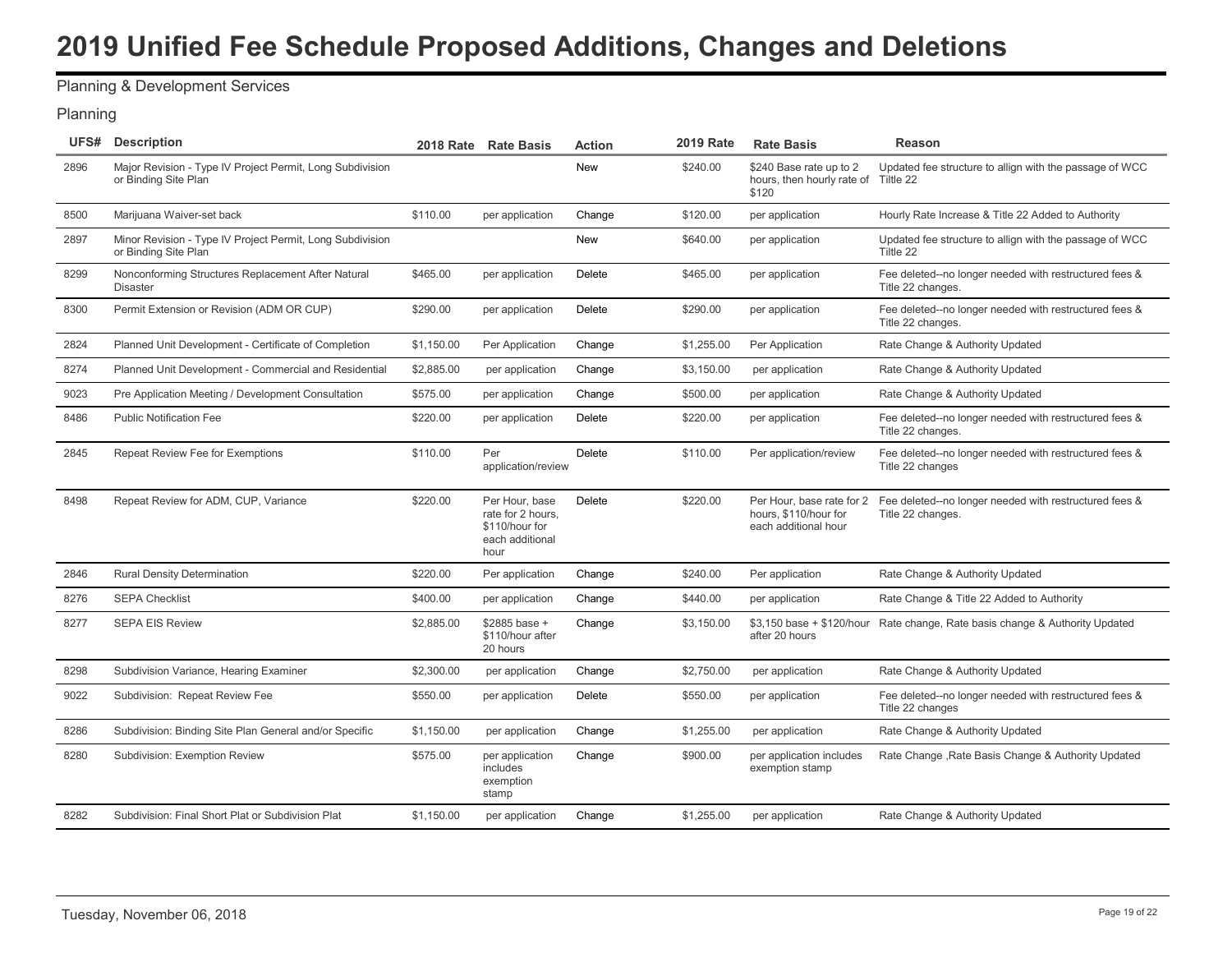# Planning & Development Services

#### Planning

| UFS# | <b>Description</b>                                                 | <b>2018 Rate</b> | <b>Rate Basis</b>                                                                                                                                                    | <b>Action</b> | <b>2019 Rate</b> | <b>Rate Basis</b>                                                                                                                                           | <b>Reason</b>                                                        |
|------|--------------------------------------------------------------------|------------------|----------------------------------------------------------------------------------------------------------------------------------------------------------------------|---------------|------------------|-------------------------------------------------------------------------------------------------------------------------------------------------------------|----------------------------------------------------------------------|
| 8281 | Subdivision: Lot of Record/Lot Consolidation Determination         | \$440.00         | \$440 per<br>application.<br>Review for up to<br>4 lots, \$110 each<br>group of 4 (or<br>portion of 4) in<br>excess of first 4<br>lots. Includes<br>legal lot stamp. | Change        | \$480.00         | \$480 per application.<br>Review for up to 4 lots,<br>\$120 each group of 4 (or<br>portion of 4) in excess of<br>first 4 lots. Includes legal<br>lot stamp. | Rate Change, Rate basis update & Authority Updated                   |
| 9020 | Subdivision: Preliminary Long Plat, Binding Site Plan (per<br>lot) | \$110.00         | Per Lot                                                                                                                                                              | Change        | \$120.00         | Per Lot                                                                                                                                                     | Description Change, Rate change & Authority Updated                  |
| 8283 | Subdivision: Preliminary Plat, Binding Site Plan, Preliminary      | \$5,775.00       | per application                                                                                                                                                      | Change        | \$6,540.00       | per application                                                                                                                                             | Rate Change & Authority Updated                                      |
| 8284 | Subdivision: Short Plat                                            | \$2,885.00       | per application                                                                                                                                                      | Change        | \$3,390.00       | per application                                                                                                                                             | Rate Change & Authority Updated                                      |
| 8278 | Subdivision: Short Plat Alteration                                 | \$575.00         | per application                                                                                                                                                      | Change        | \$630.00         | per application                                                                                                                                             | Rate Change & Authority Updated                                      |
| 8287 | Subdivision: Variance, Administrative                              | \$1,150.00       | per application                                                                                                                                                      | Change        | \$1,255.00       | per application                                                                                                                                             | Rate Change & Authority Updated                                      |
| 8503 | Transfer of Development Rights Application                         | \$220.00         | Per Application<br>based on 2 hours<br>of staff time                                                                                                                 | Change        | \$240.00         | Per Application based on<br>2 hours of staff time                                                                                                           | Hourly Rate Increase & Title 22 Added to Authority                   |
| 8294 | Transfer of Development Rights Certification                       | \$150.00         | per application                                                                                                                                                      | Change        | \$150.00         | per application                                                                                                                                             | TEXT ONLY: Title 22 Added to Authority                               |
| 2894 | Type I & Type II Extension Request                                 |                  |                                                                                                                                                                      | New           | \$120.00         | per request                                                                                                                                                 | Updated fee structure to allign with the passage of WCC<br>Tiltle 22 |
| 2887 | <b>Type I Resubmittal</b>                                          |                  |                                                                                                                                                                      | <b>New</b>    | \$120.00         | per submittal or NOAR                                                                                                                                       | Updated fee structure to allign with the passage of WCC<br>Tiltle 22 |
| 2888 | <b>Type II Resubmittal</b>                                         |                  |                                                                                                                                                                      | <b>New</b>    | \$240.00         | per submittal or NOAR                                                                                                                                       | Updated fee structure to allign with the passage of WCC<br>Tiltle 22 |
| 2891 | <b>Type II Revision</b>                                            |                  |                                                                                                                                                                      | New           | \$240.00         | per application                                                                                                                                             | Updated fee structure to allign with the passage of WCC<br>Tiltle 22 |
| 2895 | Type III & Type IV Extension Request                               |                  |                                                                                                                                                                      | New           | \$240.00         | per request                                                                                                                                                 | Updated fee structure to allign with the passage of WCC<br>Tiltle 22 |
| 2889 | <b>Type III Resubmittal</b>                                        |                  |                                                                                                                                                                      | New           | \$480.00         | per submittal or NOAR                                                                                                                                       | Updated fee structure to allign with the passage of WCC<br>Tiltle 22 |
| 2892 | <b>Type III Revision</b>                                           |                  |                                                                                                                                                                      | <b>New</b>    | \$480.00         | per application                                                                                                                                             | Updated fee structure to allign with the passage of WCC<br>Tiltle 22 |
| 2890 | Type IV Resubmittal                                                |                  |                                                                                                                                                                      | New           | \$640.00         | per submittal or NOAR                                                                                                                                       | Updated fee structure to allign with the passage of WCC<br>Tiltle 22 |
| 2893 | Type IV Revision                                                   |                  |                                                                                                                                                                      | New           | \$640.00         | per application                                                                                                                                             | Updated fee structure to allign with the passage of WCC<br>Tiltle 22 |
| 2898 | Zoning Interpretation                                              |                  |                                                                                                                                                                      | New           | \$240.00         | per application                                                                                                                                             | Updated fee structure to allign with the passage of WCC<br>Tiltle 22 |
| 8288 | Zoning: Administrative Approval                                    | \$925.00         | per application                                                                                                                                                      | Change        | \$1,440.00       | per application                                                                                                                                             | Rate Change, Rate Basis Change & Authority Updated                   |
| 8290 | Zoning: Conditional Use                                            | \$2,300.00       | per application                                                                                                                                                      | Change        | \$3,240.00       | per application                                                                                                                                             | Rate Change, Rate Basis Change & Authority Updated                   |
|      |                                                                    |                  |                                                                                                                                                                      |               |                  |                                                                                                                                                             |                                                                      |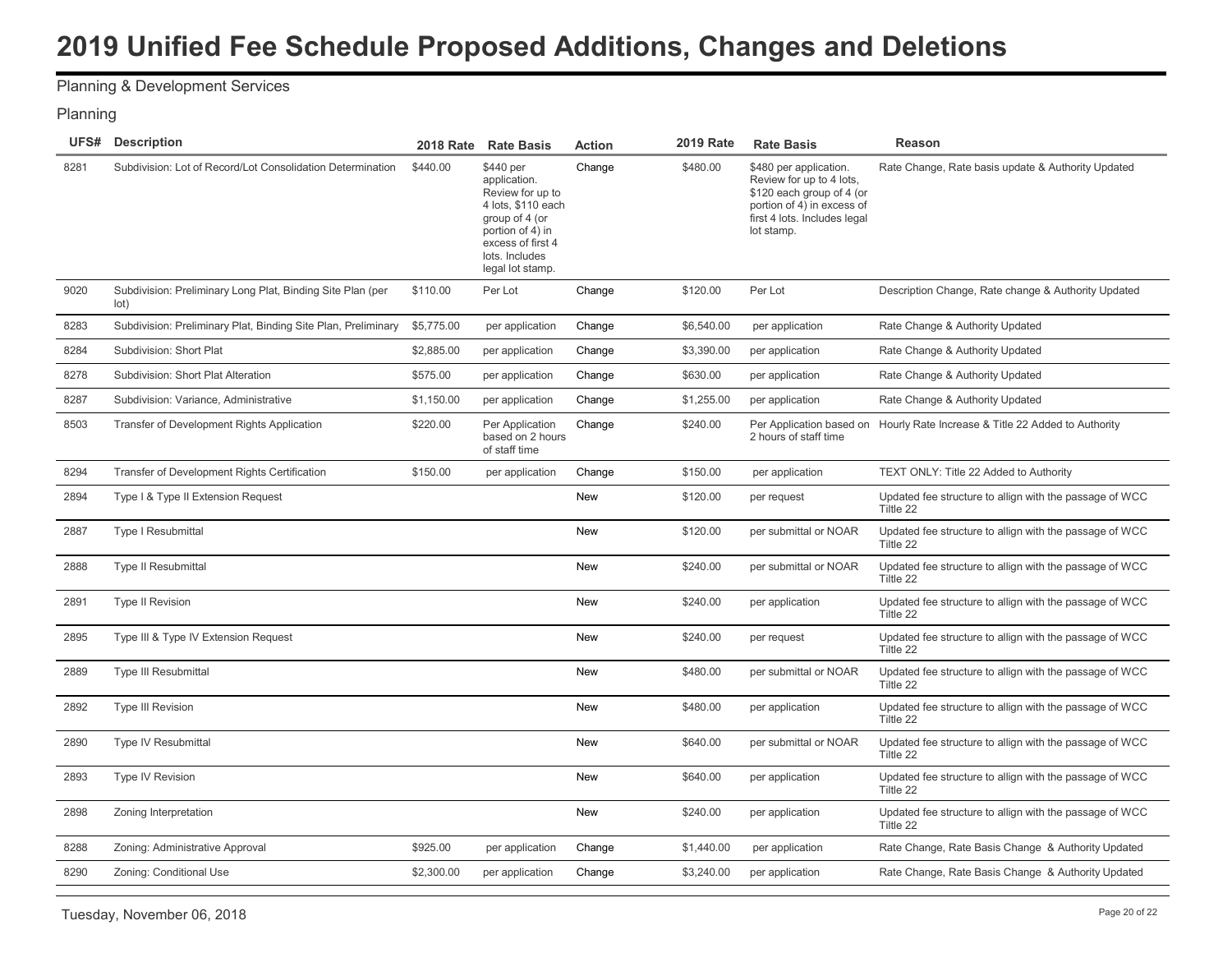<span id="page-21-0"></span>Planning & Development Services

#### Planning

|                | <b>UFS#</b> Description                                                                                                                                                                     |            | 2018 Rate Rate Basis                          | <b>Action</b> | 2019 Rate  | <b>Rate Basis</b>                                                               | Reason                                                                                                                                                                                                                          |
|----------------|---------------------------------------------------------------------------------------------------------------------------------------------------------------------------------------------|------------|-----------------------------------------------|---------------|------------|---------------------------------------------------------------------------------|---------------------------------------------------------------------------------------------------------------------------------------------------------------------------------------------------------------------------------|
| 8291           | Zoning: Non-Conforming Use Certificate                                                                                                                                                      | \$575.00   | per application                               | Change        | \$630.00   | per application                                                                 | Rate Change & Authority Updated                                                                                                                                                                                                 |
| 8292           | Zoning: Variance                                                                                                                                                                            | \$2,300.00 | per application                               | Change        | \$2,750.00 | per application                                                                 | Rate Change & Authority Updated                                                                                                                                                                                                 |
|                | <b>Public Works</b>                                                                                                                                                                         |            |                                               |               |            |                                                                                 |                                                                                                                                                                                                                                 |
| Administration |                                                                                                                                                                                             |            |                                               |               |            |                                                                                 |                                                                                                                                                                                                                                 |
| 2912           | 3% Technology Fee - Public Works                                                                                                                                                            |            |                                               | <b>New</b>    |            | Per Permit/Application<br>3% charged on total<br>permit/application fees<br>due | 3% Technology Fee will pay for ongoing maintenance of<br>the Permit System                                                                                                                                                      |
|                | <b>Engineering Admin</b>                                                                                                                                                                    |            |                                               |               |            |                                                                                 |                                                                                                                                                                                                                                 |
| 2418           | <b>Repeat Review</b>                                                                                                                                                                        | \$100.00   | per hour                                      | Change        | \$120.00   | per hour                                                                        | <b>Increasing Payroll Costs</b>                                                                                                                                                                                                 |
| 2419           | Rsrch Ttl/Srvy/Eng Frms                                                                                                                                                                     | \$100.00   | per hour                                      | Change        | \$120.00   | per hour                                                                        | <b>Increasing Payroll Costs</b>                                                                                                                                                                                                 |
|                | <b>Engineering Development</b>                                                                                                                                                              |            |                                               |               |            |                                                                                 |                                                                                                                                                                                                                                 |
| 7168           | Site visit                                                                                                                                                                                  | \$110.00   | per hour,<br>including travel<br>time.        | Change        | \$120.00   | per hour, including travel Increasing Payroll Costs<br>time.                    |                                                                                                                                                                                                                                 |
| 7167           | Stormwater management review                                                                                                                                                                | \$110.00   | per hour.                                     | Change        | \$120.00   | per hour.                                                                       | <b>Increasing Payroll Costs</b>                                                                                                                                                                                                 |
| 2874           | Subdivision, Short Subdivision, Planned Unit Development,<br>General Binding Site Plan, or Specific Binding Site Plan<br>amendment, alteration, modification, and/or vacation<br>processing | \$110.00   | per hour                                      | Change        | \$120.00   | per hour                                                                        | <b>Increasing Payroll Costs</b>                                                                                                                                                                                                 |
| 7166           | Technical services and review                                                                                                                                                               | \$110.00   | per hour. See<br>Addendum.                    | Change        | \$120.00   | per hour. See<br>Addendum.                                                      | <b>Increasing Payroll Costs</b>                                                                                                                                                                                                 |
| 7173           | <b>Traffic review</b>                                                                                                                                                                       | \$110.00   | per hour.                                     | Change        | \$120.00   | per hour.                                                                       | <b>Increasing Payroll Costs</b>                                                                                                                                                                                                 |
|                | <b>Flood Control Zone District</b>                                                                                                                                                          |            |                                               |               |            |                                                                                 |                                                                                                                                                                                                                                 |
| 2727           | Flood: Data requests                                                                                                                                                                        | \$110.00   | Per Hour<br>Minimum charge<br>is for 1/2 hour | Change        | \$120.00   | Per Hour Minimum<br>charge is for 1/2 hour                                      | <b>Increasing Payroll Costs</b>                                                                                                                                                                                                 |
| 2781           | Flood: Flood Building Permits                                                                                                                                                               | \$220.00   | Per Review                                    | Change        | \$240.00   | Per Review                                                                      | <b>Increasing Payroll Costs</b>                                                                                                                                                                                                 |
| 2780           | Flood: Flood Review Non Bldg Permit                                                                                                                                                         | \$110.00   | Per review                                    | Change        | \$120.00   | Per review                                                                      | <b>Increasing Payroll Costs</b>                                                                                                                                                                                                 |
| <b>Sheriff</b> |                                                                                                                                                                                             |            |                                               |               |            |                                                                                 |                                                                                                                                                                                                                                 |
|                | <b>Emergency Management</b>                                                                                                                                                                 |            |                                               |               |            |                                                                                 |                                                                                                                                                                                                                                 |
| 2586           | <b>CERT Program Fee</b>                                                                                                                                                                     | \$25.00    | Per Student                                   | Change        | \$50.00    | Per Student. Sheriff may<br>charge sliding scale or<br>waive fee.               | CERT kit items (e.g., backpack, safety vest, safety glasses,<br>sprain/limb/wound kits, survival blanket, etc) @<br>~\$45/student. Class training materials (e.g., disposable<br>gloves, moulage supplies, etc) @ ~\$5/student. |
| 2869           | WCSO-DEM Emergency Management Events of<br>Significance Services - fee for Non Emergency<br>Management Council Members.                                                                     | \$75.00    | Per Hour 4-hour Change<br>minimum             |               | \$75.00    | Per Hour. 4-hour<br>minimum                                                     | Replace "Non Member Fee" with "fee for Non Emergency<br>Management Council Members."                                                                                                                                            |